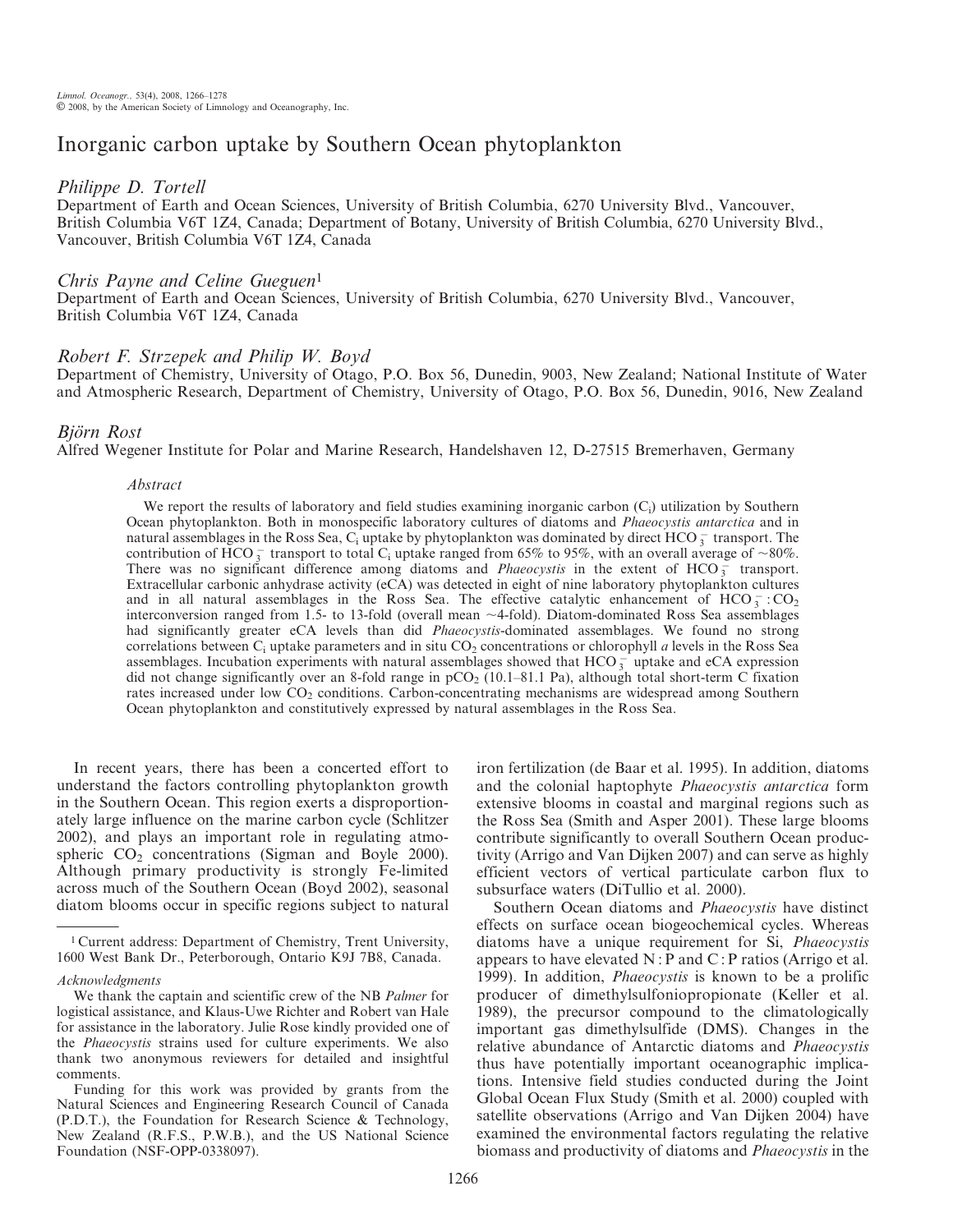Ross Sea. Much of this work has focused on sea-ice cover, mixed-layer depth, and Fe supply as key ecological determinants (Sedwick and DiTullio 1997; Arrigo et al. 1999). The annual retreat and melting of sea ice appears to exert primary controls on phytoplankton productivity (Arrigo and Van Dijken 2004), while also affecting surface water mixed-layer depths and iron supply (Sedwick and DiTullio 1997). In turn, mixed-layer depth and iron availability are believed to influence the relative abundance of diatoms and Phaeocystis (Sedwick and DiTullio 1997; Arrigo et al. 1999).

In addition to Fe and light availability, Southern Ocean  $pCO<sub>2</sub>$  levels also exhibits strong seasonal variability. In the Ross Sea, for example,  $pCO<sub>2</sub>$  ranges from significantly supersaturated wintertime values to some of the lowest levels reported for oceanic waters during intense spring and summer blooms (Bates et al. 1998). The potential effects of this  $CO<sub>2</sub>$  variability on primary productivity have thus far not been examined. Recent field studies have demonstrated, however, that phytoplankton in midlatitude oceanic waters are physiologically sensitive to  $CO<sub>2</sub>$ . Short-term experiments have provided evidence for a small but significant CO2 effect on C fixation over 12 h (Hein and Sand-Jensen 1997) and large changes in the expression of several key C assimilation enzymes (e.g., RubisCO and carbonic anhydrase) over 1–3 d (Tortell et al. 2000). Over longer timescales,  $CO<sub>2</sub>$  concentrations have also been shown to influence the species composition of marine phytoplankton assemblages. Experiments conducted in the equatorial Pacific demonstrated a significant  $CO<sub>2</sub>$ -dependent change in the relative abundance of diatoms and Phaeocystis pouchetii, with diatom abundance increasing under high  $CO<sub>2</sub>$  conditions (Tortell et al. 2002). The physiological basis for this result and the extent to which it applies to the mixed diatom and *Phaeocystis* assemblages in the Ross Sea are presently unknown.

Understanding potential  $CO<sub>2</sub>$  effects on marine phytoplankton requires knowledge of the physiological mechanisms of cellular C uptake and fixation. Early laboratory culture experiments suggested that some large Antarctic diatoms could be growth limited by diffusive  $CO<sub>2</sub>$  supply (Riebesell et al. 1993), but subsequent studies demonstrated the widespread occurrence of inorganic carbon-concentrating mechanisms (CCMs) in a variety of marine phytoplankton species and natural assemblages (Tortell et al. 2000; Giordano et al. 2005; Martin and Tortell 2006). The CCM acts to increase the efficiency of net C fixation by concentrating  $CO<sub>2</sub>$  in the vicinity of RubisCO and repressing the enzyme's oxygenase activity. This is achieved through the active uptake of HCO<sub>3</sub> and/or CO<sub>2</sub>, the expression of carbonic anhydrase (which catalyzes  $\text{HCO}_3^-$ : CO<sub>2</sub> interconversion), and, in at least some diatom species, a  $C_4$ -like C assimilation pathway (Reinfelder et al. 2004).

To date, very few studies have examined the physiological mechanisms of inorganic C acquisition by Southern Ocean phytoplankton or their response to  $CO<sub>2</sub>$  variability. The first evidence for CCM activity in Antarctic microalgae came from the laboratory studies of Mitchell and Beardall (1996) with the sea-ice diatom Nitzschia frigida. More

recently, Cassar et al. (2004) have reported measurements of CCM activity in mixed phytoplankton assemblages of the Antarctic Polar Frontal Zone. No work has thus far examined phytoplankton C acquisition in high-productivity coastal regions of the Southern Ocean, or explicitly compared the pathways of C utilization by Antarctic diatoms and Phaeocystis. Stable C isotope data suggest, however, that there are significant differences in C uptake between these taxonomic groups (Villinski et al. 2000). Here we present the results of laboratory and field experiments examining inorganic C uptake by Southern Ocean phytoplankton. Laboratory culture experiments were designed to measure the relative contribution of HCO $_3^-$  and CO<sub>2</sub> as photosynthetic C sources for *P*. antarctica and seven Antarctic diatom species, and field studies examined  $HCO_3^-$  and  $CO_2$  transport in Ross Sea assemblages and extracellular carbonic anhydrase activity (eCA). Our study was aimed at elucidating the differences in C acquisition between diatoms and Phaeocystis, and examining the effects of natural and anthropogenic  $CO<sub>2</sub>$ variability on phytoplankton C uptake in the Ross Sea.

#### Methods

Laboratory phytoplankton culturing—We cultured a number of phytoplankton isolates under controlled laboratory conditions for use in C uptake experiments. The species used for laboratory experiments had been previously isolated from the Southern Ocean, and included seven diatoms (both pennate and centric) as well as two strains of *P. antarctica*. The diatoms used for experiments were Fragilariopsis cylindrus, Fragilariopsis curta, Rhizoselenia spp., Chaetoceros spp., Eucampia antarctica, Thalassiosira spp., and Nitzschia spp. Although P. antarctica is known to grow both in colonial form and as individual flagellated cells, all of our experiments were conducted with colonies, which ranged in size from  $\sim$ 400 to 2,000  $\mu$ m in diameter.

All phytoplankton species were maintained in semicontinuous batch cultures (300–800-mL culture vessels) at growth temperatures of  $4^{\circ}$ C. For all species except one of the Phaeocystis isolates (designated as ''Otago''), the culturing medium was natural Southern Ocean water amended with f/20 trace metals and macronutrients. The Otago Phaeocystis isolate was cultured using synthetic ocean water amended with AQUIL vitamins, nutrients, and trace metals (Price et al. 1988). All species were grown under trace-metal–replete conditions. Continuous illumination was provided by artificial lighting  $(300 \mu \text{mol})$  quanta  $m^{-2}$  s<sup>-1</sup>), and except for the Otago *Phaeocystis*, cultures were bubbled with laboratory air. After the cultures had been allowed to acclimate for several transfers  $(>10$ generations), cells growing in exponential phase were harvested by gentle filtration onto  $2.0$ - $\mu$ m polycarbonate membranes and immediately resuspended into the pH 8.5 seawater buffer (10 mmol  $L^{-1}$  Bicine) for <sup>14</sup>C fixation experiments (see below). For some experiments, 20  $\mu$ mol L<sup>-1</sup> acetazolamide (AZ) (Sigma Chemical) was used to inhibit extracellular carbonic anhydrase activity, whereas other experiments were run with 100  $\mu$ mol L<sup>-1</sup>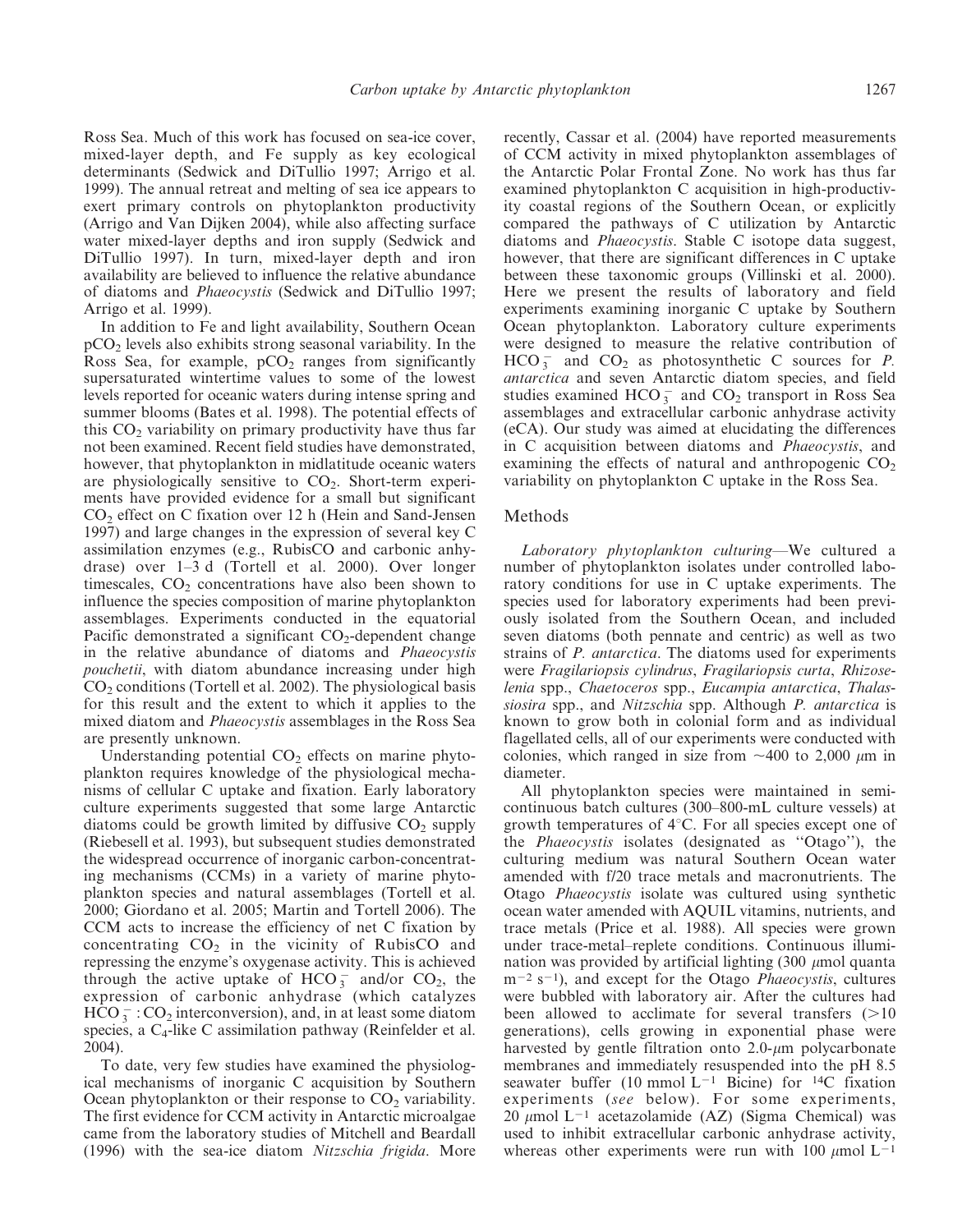Fig. 1. Location of sampling stations in the Ross Sea, Dec 2005–Jan 2006. Depth contours represent the 1,000-, 1,400-, 1,600-, and 3,000-m isobaths.

dextran-bound sulfanilamide (DBS) (Ramidus AB). Both DBS and AZ are equally effective in inhibiting eCA. The inhibitors were added at least 10 min prior to the start of experiments.

Field sampling—Surface seawater samples (5 m) were collected from a variety of locations (Fig. 1) in the Ross Sea during austral summer (Dec 2005–Jan 2006; RV Nathaniel B. Palmer, cruise 06-01). At each site, chlorophyll  $a$  (Chl  $a$ ) concentrations were determined by fluorometric analysis (Parsons et al. 1984), nutrient concentrations were determined by autoanalyzer (Gordon et al. 1993), and  $CO<sub>2</sub>$  levels were measured by membrane inlet mass spectrometry (MIMS) (Tortell 2005). Temperature and salinity data were obtained from a conductivity, temperature, depth (CTD) profiler and the ship's underway thermosalinograph system. Phytoplankton assemblage composition was qualitatively assessed by microscopic examination of concentrated samples preserved with 1% (final concentration) glutaraldehyde.

To collect natural phytoplankton assemblages for in vivo C fixation measurements, a 20-liter seawater sample was dispensed from Niskin bottles into a polypropylene carboy and immediately transferred to a  $4^{\circ}$ C walk-in cooler. Phytoplankton were concentrated from the seawater by gravity filtration onto 47-mm,  $2.0$ - $\mu$ m-pore size polycarbonate membranes (four filters were run in parallel). In many cases, the filters clogged before the entire 20 liters was utilized. Material collected onto the filters was then resuspended into either a pH 8.5 buffer (20 mmol  $L^{-1}$ Bicine in  $0.2$ - $\mu$ m-filtered seawater) for isotope disequilibrium experiments, or a pH 8.25 buffer (10 mmol  $L^{-1}$  Bicine in  $0.2$ - $\mu$ m-filtered seawater) for eCA assays (see below). The final concentration of Chl  $a$  in cell concentrates ranged from 0.1 to 4 mg  $L^{-1}$ . Experiments were begun within 15 min of resuspending cells in the buffers.

 $CO<sub>2</sub>$  manipulation experiment—In addition to in situ sampling, we also conducted an incubation experiment to

specifically examine the  $CO<sub>2</sub>$ -dependent regulation of C uptake by the Ross Sea phytoplankton assemblages. The experiment was conducted using the semi-continuous batch culture technique described by Tortell et al. (2002), in which phytoplankton cultures are periodically diluted with filtered water to extend the timescale of the exponential growth phase. Surface seawater  $(\sim 5 \text{ m})$  for the incubation experiment was collected at  $74.56^{\circ}$ S, 174.48°W in the Ross Sea polynya using a trace-metal–clean in situ pumping system. Approximately 50 liters of unfiltered water was collected into a single trace-metal–clean carboy and dispensed in nine 4-liter acid-cleaned polycarbonate bottles equipped with custom-made gas inflow and sampling ports. An additional  $\sim$ 200 liters of 0.2- $\mu$ m-filtered water was collected for subsequent dilution of samples. Triplicate bottles were utilized for each of three  $CO<sub>2</sub>$  treatment levels; 10.1, 35.5, and 81.1 Pa (equivalent to 100, 380, and 800 ppm). The  $CO<sub>2</sub>$  concentration in sample bottles was adjusted by continuous bubbling of the seawater with commercial gas mixtures (Scott Specialty Gases) containing the desired  $CO<sub>2</sub>$  partial pressures blended into an airbalance gas. Bottles were placed in a flow-through seawater tank on the ship's deck, maintaining a temperature of  $\pm 1^{\circ}$ C of ambient sea surface values. Two layers of neutral density screening were used to reduce light to  $\sim 30\%$  of surface irradiance. To eliminate potential Fe limitation of indigenous phytoplankton, 1 nmol  $L^{-1}$  Fe (as FeCl<sub>2</sub>) was added to all bottles and dilution water. No other macronutrients were added to bottles.

Phytoplankton growth during the incubation experiment was monitored by daily measurements of Chl *a* concentrations and major nutrient drawdown (both measured as described above). When major nutrients reached  $\sim$ 10% of starting values, approximately 90% of the sample volume was removed from each bottle for experiments and replaced with the filtered dilution water. The phytoplankton samples removed from incubation bottles were gravity-filtered onto  $2.0$ - $\mu$ m membranes and resuspended in experimental buffers for isotope disequilibrium experiments and/or the analysis of extracellular carbonic anhydrase. Replicate samples from individual bottles within a  $CO<sub>2</sub>$  treatment were pooled for isotope disequilibrium measurements, and individual bottle replicates were analyzed for eCA. The maximum phytoplankton biomass achieved in the incubation was  $\sim$ 15  $\mu$ g Chl  $a L^{-1}$ , and the experiment was run for 8 d.

 $14C$  experiments—The isotope disequilibrium technique was used to determine the relative fraction of HCO  $_3^-$  and  $CO<sub>2</sub>$  uptake in concentrated cell suspensions. This method has been extensively described in several recent articles, to which the reader is referred for full details of the protocol and data analysis (Elzenga et al. 2000; Tortell and Morel 2002; Martin and Tortell 2006). Essentially, short-term cellular 14C fixation is monitored during a transient disequilibrium between <sup>14</sup>CO<sub>2</sub> and H<sup>14</sup>CO<sub>3</sub> in solution. During experiments, the specific activity of  $CO<sub>2</sub>$  decreases exponentially by a factor of  $\sim$ 70, whereas the specific activity of the combined HCO  $_3^-$ : CO  $_3^{-2}$  pool is essentially constant. The time course of 14C fixation reflects the specific activity of intracellular  $CO_2$  and  $HCO_3^-$  pools,

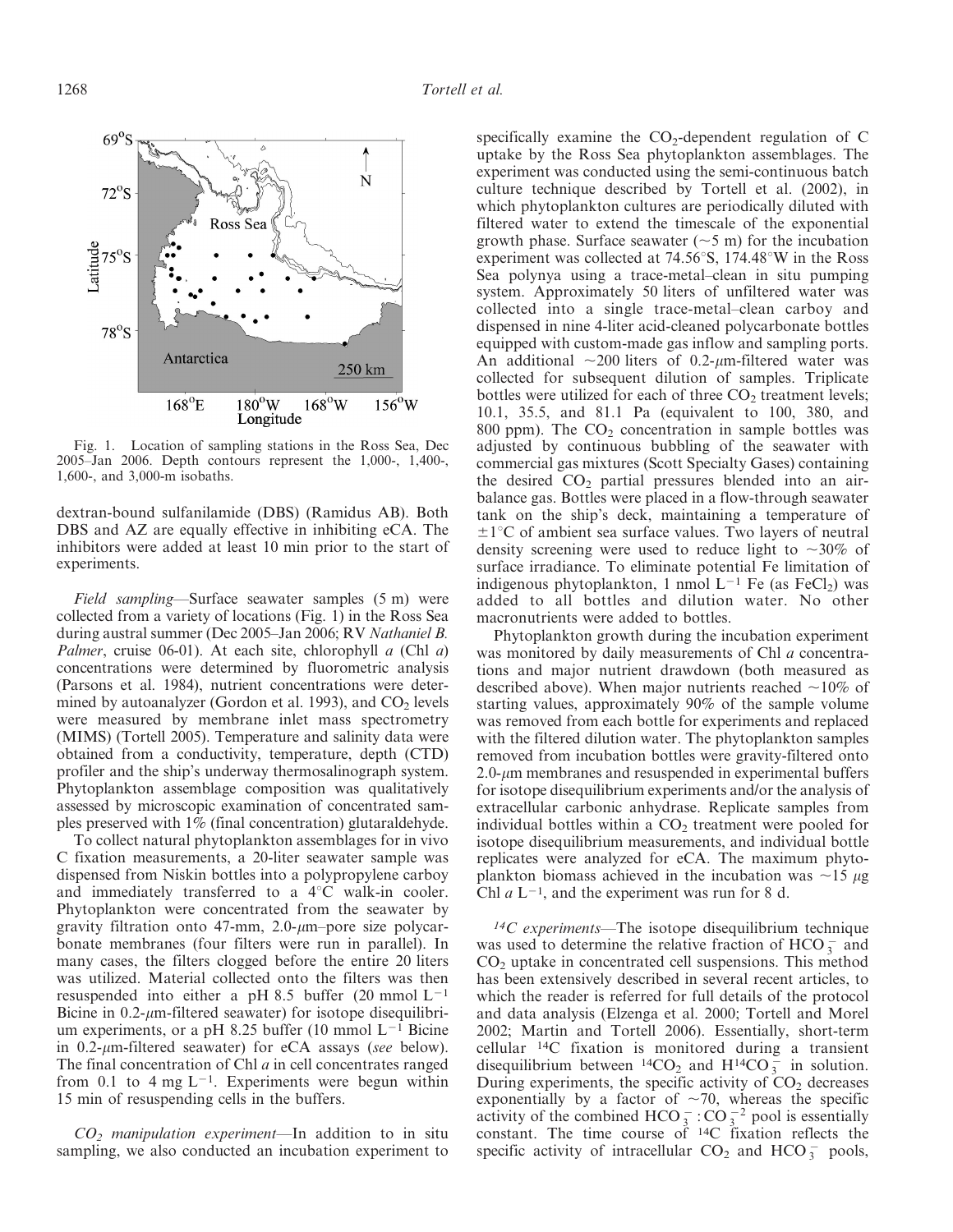which in turn reflect the relative proportion of these substrates transported across the cellular membrane (Espie and Colman 1986). The fraction of HCO  $\frac{1}{3}$  uptake,  $f$ , is related to the degree of curvature in the time-course data. Cells that only take up  $HCO_3^-$  -either through a direct transport mechanism or via extracellular carbonic anhydrase-catalyzed conversion to  $CO_2$ —exhibit nearly linear time-course kinetics. In contrast, cells taking up only  $CO<sub>2</sub>$ show a high degree of curvature in 14C accumulation, which reflects the large decrease in the  $CO<sub>2</sub>$  specific activity during the time course (Martin and Tortell 2006).

To perform experiments, aliquots of concentrated cell suspensions (2.5 mL) were transferred into a temperaturecontrolled (2.0<sup>o</sup>C), illuminated (500  $\mu$ E m<sup>-2</sup> s<sup>-1</sup> photosynthetically active radiation) cuvette and allowed to acclimate for several minutes. A pH 7.0 14C spike was then added to the concentrated cell suspensions to yield a final specific activity of  $\sim$ 1  $\mu$ Ci  $\mu$ mol C<sup>-1</sup>. (The <sup>14</sup>C addition contributed an additional  $\sim$ 1  $\mu$ mol of inorganic carbon (C<sub>i</sub>) to the seawater buffer, less than 1% of the background concentration.) To prepare the <sup>14</sup>C spike, 10  $\mu$ Ci of radioisotope stock solution (55  $\mu$ Ci  $\mu$ mol<sup>-1</sup>, Cat. No. CAF3, GE Health Sciences) was diluted 10:1 into a 50 mmol  $L^{-1}$  Hepes buffer. After the initial <sup>14</sup>C addition, subsamples (200  $\mu$ L) were withdrawn from the cuvette with a pipette and transferred at short intervals into 7-mL scintillation vials containing  $1 \text{ mL of } 6 \text{ mol } L^{-1}$  HCl. This procedure effectively terminated photosynthesis and converted all unfixed (i.e., inorganic)  $^{14}C$  into  $CO<sub>2</sub>$ , which was degassed from samples by placing the scintillation vials on an orbital platform shaker ( $\sim$ 40 rpm) for at least 12 h. Total organic 14C in degassed samples was quantified by liquid scintillation counting on a Beckman LS6500 counter using quench correction to calculate disintegrations per minute (DPM). We used 5 mL of scintillation cocktail (Fisher Scintisafe) for all samples.

To extract quantitative estimates for  $HCO_3^-$  uptake  $(f \text{HCO}_3^-)$  and extracellular carbonic anhydrase expression from the isotope disequilibrium results, we fit the 14C timecourse data to the equations presented in Martin and Tortell (2006) using the Marquand-Levenberg nonlinear regression algorithm in SigmaPlot. This algorithm provides least squares parameter estimates and standard errors. When extracellular carbonic anhydrase is inhibited, the rate constant of extracellular  $CO_2$ :  $HCO_3^-$  interconversion is known, and the 14C time course can be interpreted strictly in terms of C transport across the cell membrane (Martin and Tortell 2006). For control experiments without inhibitor treatment, eCA is derived by including an additional free parameter  $(\alpha')$  in the curve-fitting procedure representing the rate of extracellular  $CO_2$ :  $HCO_3^-$  interconversion. Comparison of model-derived  $\alpha'$  values with the uncatalyzed thermodynamic rate constant (Espie and Colman 1986) allows the calculation of a relative enhancement factor defined as  $(\alpha': \alpha)$ , where  $\alpha'$  and  $\alpha$  are the rates of  $HCO_3^-$ :  $CO_2$  interconversion in the presence and absence of cells, respectively. When extracellular carbonic anhydrase expression is explicitly included in the model,  $fHCO_3^-$  represents direct  $HCO_3^-$  transport by cells untreated with inhibitors.

MIMS—Extracellular CA activity was also directly measured in the majority of our field samples using MIMS. Concentrated cell suspensions in a pH 8.25 buffer (10 mmol  $L^{-1}$  Bicine, 0.2  $\mu$ m filtered seawater) were placed in a darkened, thermostatted cuvette  $(2.5^{\circ}C)$  connected to a quadrupole mass spectrometer (HAL 3F/HPR 40, Hiden Analytical) via a silicone membrane inlet (Tortell et al. 2006). Carbonic anhydrase activity was measured by following the time course of  $^{18}O$  loss from  $^{13}C^{18}O_2$  through exchange with background  $H_2$ <sup>16</sup>O (Badger and Price 1989). The mass spectrometer was set to measure masses 49 (13C18O18O), 47 (13C18O16O), and 45 (13C16O16O) every 3 s, and the  $\text{HCO}_3^-$ : CO<sub>2</sub> interconversion rate was quantified by calculating the rate of  $^{18}O$  loss from the  $^{13}C$ -labeled  $CO<sub>2</sub>$ pool (and hence disappearance of the mass  $49 \text{ CO}_2$  species). Background rates of uncatalyzed  $HCO_3^-$ :  $CO_2$  interconversion were determined periodically using cell-free buffer. Enzyme activity units were calculated as:

$$
U = S_c/S_u - 1 \tag{1}
$$

where  $S_c$  is the catalyzed rate (i.e., in the presence of the sample) and  $S_u$  is the uncatalyzed (i.e., blank) rate in cellfree buffer. Using this formulation, one unit of activity reflects a 100% enhancement of the 18O loss rate relative to the uncatalyzed value. These enzyme activities were normalized to the Chl *a* content cell suspensions as measured in 100- $\mu$ L aliquots. Chl *a* was measured fluorometrically following at least 24-h extraction in  $-20^{\circ}$ C acetone (Parsons et al. 1984). For most samples, we examined the effects of DBS additions on apparent eCA in the MIMS assays. The inhibitor was added to concentrated samples at a final concentration of 100  $\mu$ mol L<sup>-1</sup> after an initial catalytic rate had been established for at least 15 min. Unfortunately, because of technical problems with the mass spectrometer, extracellular carbonic anhydrase measurements could not be made for the last six sampling stations in our Ross Sea survey.

#### Results

Ross Sea biological and hydrographic conditions—The general characteristics of our Ross Sea sampling sites are presented in Table 1. Chl *a* concentrations ranged from 0.7 to 5.2  $\mu$ g L<sup>-1</sup>, with the majority of the biomass at most stations falling into the large (i.e.,  $>20 \mu m$ ) size class. Macronutrient concentrations were generally high across the entire sampling region, with only three stations having NO<sub>3</sub> levels less than 2  $\mu$ mol L<sup>-1</sup>. At all stations, surface water  $pCO<sub>2</sub>$  was undersaturated relative to atmospheric equilibrium, with minimum values of 12.8 Pa (126 ppm). Temperature ranged from  $-1^{\circ}C$  to 3<sup>o</sup>C, and salinity ranged from 33.12 to 34.52. Phytoplankton communities were composed of a mixture of diatoms and P. antarctica. Prevalent diatom genera included Fragilariopsis, Pseudonitzschia, Chorethron, Chaetoceros, and Leptocylindrus. The majority of *Phaeocystis* occurred in colonial phase (colonies were not well preserved in all fixed samples, but were observed in fresh material collected for experiments). More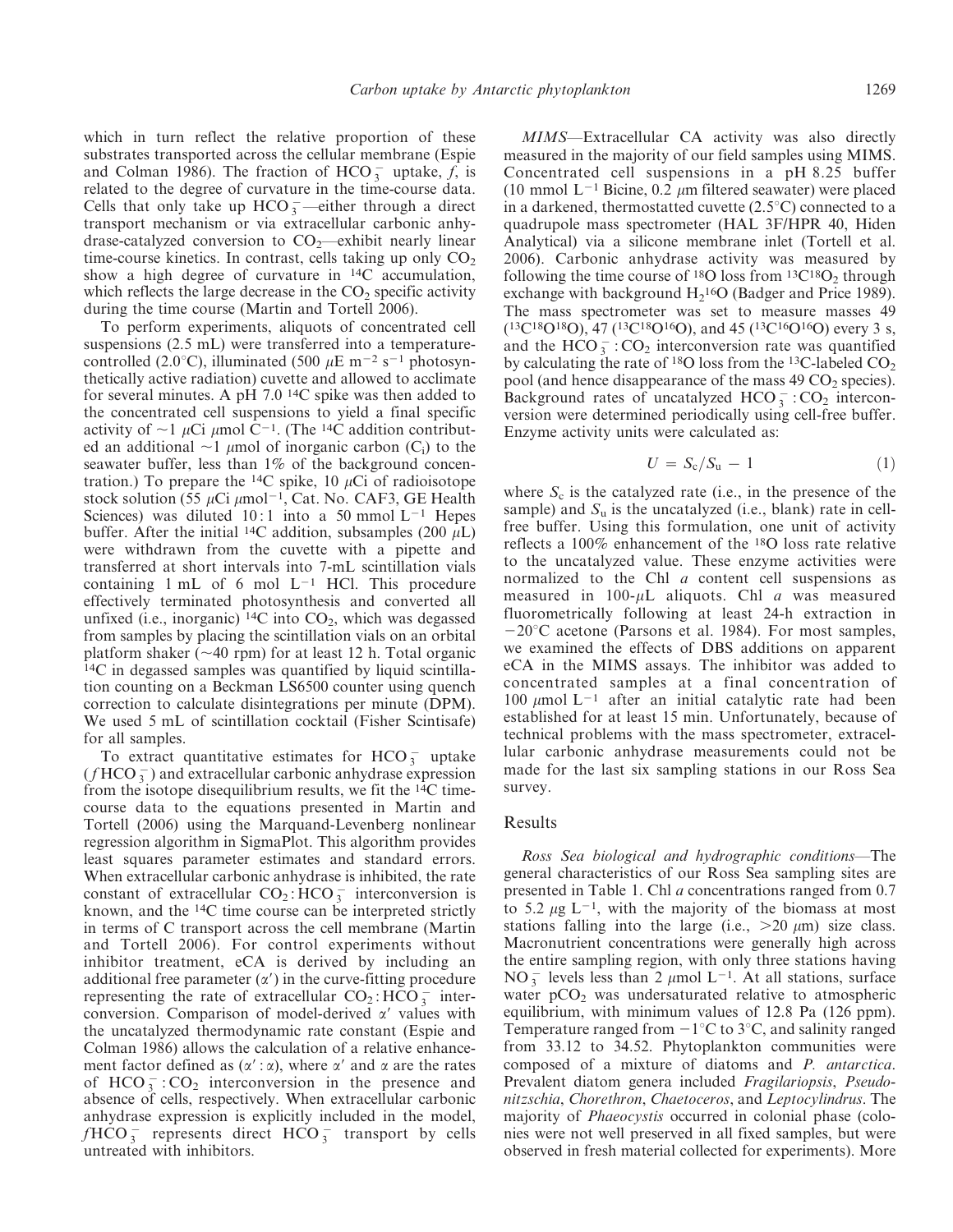### 1270 Tortell et al.

Table 1. Ross Sea station locations with biological and chemical characteristics.

| Station        | Latitude<br>$(^\circ S)$ | Longitude<br>$(^{\circ}E)$ | Chl $a$                  | $%$ Chl a<br>$>20 \mu m$ | Dominant<br>phytoplankton* | NO <sub>3</sub><br>( $\mu$ mol L <sup>-1</sup> ) | SiO <sub>2</sub><br>( $\mu$ mol L <sup>-1</sup> ) | pCO <sub>2</sub><br>(Pa) |
|----------------|--------------------------|----------------------------|--------------------------|--------------------------|----------------------------|--------------------------------------------------|---------------------------------------------------|--------------------------|
|                |                          |                            | $(\mu\mathrm{g~L^{-1}})$ |                          |                            |                                                  |                                                   |                          |
| $\overline{2}$ | 75.815                   | $-178.946$                 | 4.32                     | 81                       |                            | 16.76                                            | 62.49                                             | 22.9                     |
| 5              | 77.666                   | $-180,000$                 | 3.24                     | 28                       |                            | 13.88                                            | 74.01                                             | 19.1                     |
| 8              | 77.464                   | 177.933                    | 2.94                     | 51                       |                            | 13.02                                            | 81.81                                             | 17.9                     |
| 13             | 77.000                   | 172.800                    | 3.55                     | 39                       | Phaeocystis                | 14.47                                            | 67.51                                             | 20.3                     |
| 18             | 76.733                   | 169.716                    | 2.15                     | 40                       | Phaeocystis                | 15.25                                            | 82.31                                             | 19.2                     |
| 20             | 76.500                   | 166.321                    | 0.96                     | 51                       |                            | 25.08                                            | 80.41                                             | 18.8                     |
| 23             | 76.500                   | 170.608                    | 1.25                     | 67                       |                            | 15.50                                            | 72.71                                             | 20.0                     |
| 29             | 76.500                   | 177.033                    | 1.12                     | 54                       | mixed†                     | 16.79                                            | 72.82                                             | 22.1                     |
| 31             | 76.500                   | $-178.748$                 | 3.54                     | 44                       | mixed                      | 21.68                                            | 76.82                                             | 29.0                     |
| 35             | 76.500                   | $-172.335$                 | 3.44                     | 60                       | mixed                      | 19.10                                            | 72.42                                             | 25.4                     |
| 38             | 76.000                   | $-170.001$                 | 3.01                     | 52                       | Phaeocystis                | 21.41                                            | 78.82                                             | 27.5                     |
| 41             | 76.000                   | $-174.468$                 | 4.82                     | 39                       | Phaeocystis                | 21.34                                            | 81.02                                             | 27.2                     |
| 45             | 76.000                   | 179.249                    | 1.57                     | 60                       | mixed                      | 18.39                                            | 69.52                                             | 25.5                     |
| 49             | 76.000                   | 173.038                    | 1.24                     | 47                       | mixed                      | 23.13                                            | 63.49                                             | 32.8                     |
| 53             | 76.000                   | 166.839                    | 5.24                     | 91                       | diatoms                    | 0.93                                             | 22.79                                             | 13.3                     |
| 54             | 76.000                   | 166.839                    | $=$                      | $\overline{\phantom{0}}$ |                            |                                                  |                                                   | 14.7                     |
| 55             | 77.500                   | 175.000                    | 0.93                     | 45                       | mixed                      | 18.66                                            | 79.39                                             | 24.3                     |
| 59             | 77.500                   | $-178.059$                 | 0.89                     | 36                       | mixed                      | 19.06                                            | 74.59                                             | 25.9                     |
| 63             | 77.500                   | $-171.127$                 | 0.88                     | 41                       | diatoms                    | 15.86                                            | 67.39                                             | 23.4                     |
| 66             | 78.649                   | $-164.750$                 | 1.00                     | 39                       | Phaeocystis                | 21.17                                            | 83.85                                             | 26.9                     |
| 68             | 75.000                   | $-177.011$                 | 0.65                     | 40                       | mixed                      | 25.39                                            | 80.15                                             | 36.3                     |
| 71             | 75.000                   | 179.137                    | 2.11                     | 71                       | mixed                      | 19.18                                            | 59.45                                             | 28.1                     |
| 75             | 75.000                   | 173.332                    | 0.95                     | 51                       | mixed                      | 23.07                                            | 58.39                                             | 32.5                     |
| 77             | 76.657                   | 168.974                    | 1.71                     |                          |                            | 14.18                                            | 70.25                                             | 22.0                     |
| 79             | 75.611                   | 165.724                    | 1.41                     | 37                       | diatoms                    | 12.34                                            | 44.05                                             | 19.3                     |
| 81             | 75.000                   | 165.000                    | 4.68                     | 60                       | diatoms                    | 21.00                                            | 64.55                                             | 29.4                     |
| 84             | 74.666                   | 166.967                    | 2.41                     | 15                       | diatoms                    | 6.09                                             | 34.15                                             | 19.3                     |
| 95             | 75.000                   | 166.000                    | 5.01                     | 64                       | diatoms                    | 6.35                                             | 34.47                                             | 17.5                     |
| 97             | 74.500                   | 166.000                    | 1.28                     | 53                       | diatoms                    | 1.88                                             | 30.07                                             | 12.8                     |
| 99             | 76.000                   | 167.000                    | 3.70                     | 57                       | diatoms                    | 1.09                                             | 14.47                                             | 16.2                     |
| 101            | 75.860                   | 165.700                    | 3.43                     | 54                       | diatoms                    | 13.45                                            | 42.67                                             | 14.2                     |

\* More detailed taxonomic information is presented in Table 2.

{ Significant abundances of both diatoms and Phaeocystis.

detailed information on the taxonomic composition of phytoplankton at most stations is given in Table 2.

 $HCO_3^-$  vs.  $CO_2$  uptake—Figure 2 shows typical results from isotope disequilibrium experiments. For both Fragilariopsis and Phaeocystis, results obtained in laboratory and field experiments were qualitatively similar. The time course of 14C fixation for Fragilariopsis showed a distinct difference between control and DBS treatments, with significant curvature in the presence of the inhibitor and a near-linear time course for the controls (i.e., nontreated cells). In contrast, both laboratory and field populations of Phaeocystis showed only a small effect of extracellular carbonic anhydrase inhibitor additions on 14C fixation. Despite this similarity, the degree of curvature in the 14C time course was higher for the field populations of Phaeocystis (Fig. 2d).

The fraction of  $HCO_3^-$  uptake (hereafter referred to as  $f HCO_3^-$ ) derived from <sup>14</sup>C fixation curves is presented in Table 3 for AZ or DBS-treated laboratory cultures and Table 4 for DBS-treated Ross Sea assemblages. Overall, direct HCO $_3^-$  transport dominated C use for all stations and individual species. Values of  $f HCO_3^-$  in inhibitor-treated cells ranged from 0.64 to 0.91 (mean  $0.83 \pm 0.01$  SE) in field

assemblages, and 0.65 to 0.94 (mean 0.80  $\pm$  0.04) in the laboratory cultures. In most cases, parameter estimates (i.e., calculated.  $f HCO_3^-$  values) had standard errors of  $<5\%$ , indicating excellent model fit to the data. Comparison of the results in Tables 3 and 4 shows a strong quantitative similarity between laboratory and field measurements. The mean  $f$  HCO  $\frac{1}{3}$  value derived for *Fragilariopsis*-dominated assemblages (Stas. 29, 45, 53, 55, 59, 63, and 81–101; see Table 2) was  $0.86 \pm .04$ , in excellent agreement with the value of 0.87 obtained for inhibitor-treated laboratory cultures. For the Phaeocystis-dominated assemblages (Stas. 13, 18, 38, 41, and 66), mean  $f$  HCO  $\frac{1}{3}$  values were 0.82  $\pm$ 0.07, and the value obtained for an  $\text{AZ-treated laboratory}$ culture was 0.94. Given the 95% confidence interval  $(2\sigma)$  of the field measurements (0.68–0.96), these two values are not significantly different. Although all field samples clustered close to the mean  $f$  HCO  $_3^-$  value of 0.83, Sta. 75 appeared to be somewhat exceptional, with an estimated  $f HCO_3^-$  value of 0.64. This value was, however, associated with a large standard error  $(\pm 0.11)$ , and thus not statistically different from the overall mean at the 95% confidence level (95% confidence interval  $= 0.42, 0.86$ .

Tables 3 and 4 also present  $f \text{HCO}_3^-$  values derived for control experiments in which cells were not treated with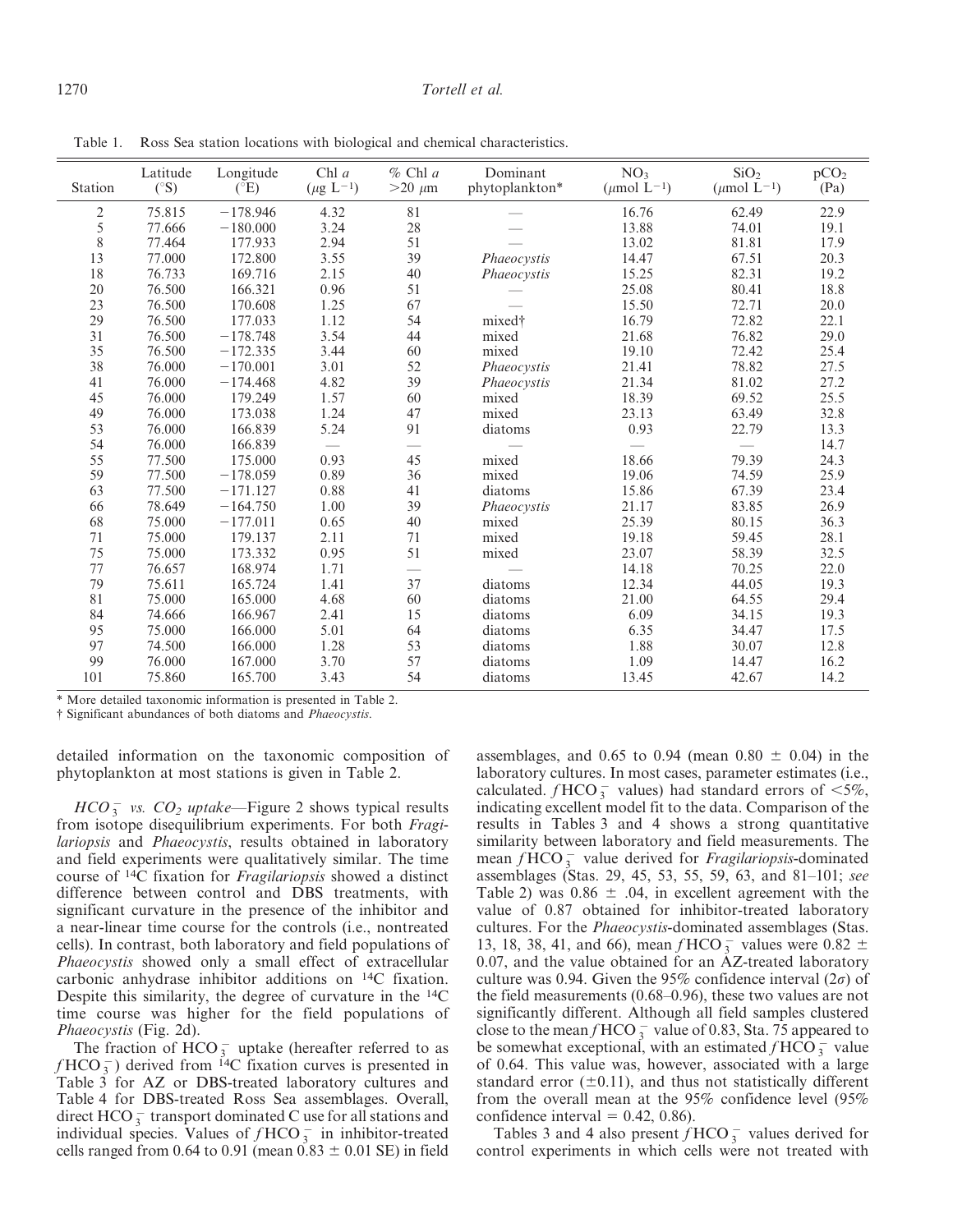Table 2. Taxonomic information on phytoplankton assemblages. Taxa underlined were numerically dominant.

| Station | Dominant phytoplankton taxa                                          |
|---------|----------------------------------------------------------------------|
| 13      | Phaeocystis, Pseudonitzschia, Fragilariopsis,                        |
|         | Chaetoceros                                                          |
| 18      | Phaeocystis, Chaetoceros                                             |
| 29      | Fragilariopsis, Chaetoceros, Phaeocystis, Asteromphalus,             |
|         | Nitzschia, Pseudonitzschia                                           |
| 31      | Pseudonitzschia, Phaeocystis                                         |
| 35      | Pseudonitzschia, Phaeocystis, Fragilariopsis                         |
| 38      | Phaeocystis, Fragilariopsis                                          |
| 41      | Phaeocystis, Fragilariopsis, Pseudonitzschia                         |
| 45      | Fragilariopsis, Pseudonitzschia, Phaeocystis,                        |
|         | Asteromphalus, Nitzschia, Chaetoceros                                |
| 49      | Pseudonitzschia, Phaeocystis, Fragilariopsis,                        |
|         | Asteromphalus, Chaetoceros, Nitzschia                                |
| 53      | Fragilariopsis, Asteromphalus, Pseudonitzschia                       |
| 55      | Fragilariopsis, Phaeocystis, Pseudonitzschia,                        |
|         | Leptocylindrus, Chaetoceros                                          |
| 59      | Fragilariopsis, Chaetoceros, Nitzschia, Phaeocystis                  |
| 63      | Fragilariopsis, Nitzschia, Pseudonitzschia, Chaetoceros              |
| 66      | Phaeocystis, Fragilariopsis, Pseudonitzschia                         |
| 68      | Pseudonitzschia, Phaeocystis, Fragilariopsis, Nitzschia,             |
|         | Chaetoceros                                                          |
| 71      | Pseudonitzschia, Chaetoceros, Fragilariopsis,                        |
|         | Phaeocystis, Leptocylindrus, Chorethron                              |
| $75*$   | Fragilariopsis, Chaetoceros, Pseudonitzschia,                        |
|         | Phaeocystis                                                          |
| 79      | Pseudonitzschia, Fragilariopsis, Leptocylindrus                      |
| 81      | Fragilariopsis, Pseudonitzschia, Nitzschia, Chorethron               |
| 84      | Fragilariopsis, Pseudonitzschia                                      |
| 95      | Fragilariopsis, Pseudonitzschia                                      |
| 97      | Fragilariopsis, Pseudonitzschia                                      |
| 99      | Fragilariopsis, Leptocylindrus, Pseudonitzschia                      |
| 101     | Fragilariopsis, Pseudonitzschia, Leptocylindrus                      |
|         | * No individual genus appeared numerically dominant at this station. |

extracellular carbonic anhydrase inhibitors. Although these estimates are more prone to error because of an additional free parameter in the model fit, we obtained values that were similar to those derived for inhibitor-treated cells. For the field samples, the mean difference in  $f HCO_3^-$  between control and DBS-treated samples was 6%. For the laboratory experiments, the mean difference between treated and untreated cells was 8%. A particularly large discrepancy ( $\sim$ 20–25%) was observed between control and inhibitor-treated Rhizosolenia (+AZ), Chaetoceros (+AZ), and Thalassiosira (+DBS) (Table 3). In all cases in which there was a statistically significant difference between control and inhibitor-treated cells,  $f HCO_3^-$  was lower in the presence of the inhibitor.

At several diatom-dominated Ross Sea stations (79, 81, 95, and 99),  $f HCO_3^-$  parameter values in control experiments were associated with very high errors  $(>100\%)$ . This resulted from a lack of curvature in the 14C time course data as illustrated in Fig. 3 for Sta. 95. Such high linearity in the accumulation curves results from a combination of high  $HCO_3^-$  transport and/or high eCA (see below). In either case, the linearity of the time-course data yields poor model fits (Rost et al. 2007), and the  $f$ HCO $\frac{1}{3}$  values derived for control experiments at these stations were excluded from our analysis.

Extracellular carbonic anhydrase—The 14C fixation data were also used to estimate cellular extracellular carbonic anhydrase expression. For cells taking up at least some  $CO<sub>2</sub>$ , extracellular carbonic anhydrase expression will induce a rapid transition from high initial 14C fixation rates to lower steady-state values, as the enriched  $^{14}CO<sub>2</sub>$ pool quickly equilibrates with the bulk dissolved  $C_i$ . This time-dependent change in apparent 14C fixation rates is best illustrated when the 14C fixation curves are transformed into instantaneous rates (DPM  $s^{-1}$ ) by taking the slope of 14C activity between successive measurement time points (Tortell and Morel 2002). As an example of this approach, Fig. 4 presents transformed 14C fixation data for the Fragilariopsis-dominated phytoplankton assemblage at Sta. 63. In the control experiment (i.e., no inhibitors added), 14C fixation rates decrease much more quickly over time to a steady state value than in the DBS treatment, providing prima facie evidence for cellular extracellular carbonic anhydrase expression.

Quantitative estimates of extracellular carbonic anhydrase expression derived from curve fits of the 14C time course data are presented in Tables 3 and 4 for laboratory cultures and natural assemblages, respectively. The results are presented as catalytic enhancement factors (described above), where a value of 1 indicates no detectable eCA. All of the cultured laboratory species except Rhizosolenia showed statistically significant eCA, with enhancement factors ranging from 1.6 to 7.8 (mean 3.12). For the field assemblages (Table 4), at least some eCA was detected at all stations, and enhancement factors ranged from 1.7 to 13 (mean 4.0). For most stations, the error associated with the extracellular carbonic anhydrase estimates was relatively small, and the enhancement factors were significantly different from 1. However, enhancement factors could not be reliably quantified at five diatom-dominated stations (79– 84, 99, and 101) where control experiments (i.e.,  $-DBS$ ) exhibited a highly linear 14C time course (Fig. 3). Overall, extracellular carbonic anhydrase expression levels estimated from the 14C data were similar for comparable laboratory and field samples. For Phaeocystis, eCA derived for monospecific laboratory cultures  $(2.82 \pm 0.42$  enhancement factor) were very similar to those derived for natural assemblages (2.45  $\pm$  0.75). For *Fragilariopsis*, we observed significant variability among natural assemblages in enhancement factors. Given this variability, the mean enhancement factor for the natural assemblages (5.38  $\pm$ 1.56) was not statistically different (*t*-test,  $p = 0.083$ , df = 12) from that observed in the laboratory cultures (2.08  $\pm$  0.72).

For many of the Ross Sea stations, additional measurements of in vivo eCA were made using MIMS analysis of 18O exchange reactions in intact cell suspensions. Typical results, shown in Fig. 5 for Sta. 63, clearly show the enhancement of the  $\text{HCO}_3^-$ : CO<sub>2</sub> interconversion rate in the presence of cells. The addition of 100  $\mu$ mol L<sup>1</sup> DBS to the cell suspensions largely eliminated this apparent catalysis, indicating that the observed enhancement was indeed mediated specifically by extracellular carbonic anhydrase. Calculated MIMS eCA are presented in Table 4. The activities ranged from 0.8 to 9.7 U ( $\mu$ g Chl  $a$ )<sup>-1</sup> with a mean of 3.9  $\pm$  0.37 U ( $\mu$ g Chl  $a$ )<sup>-1</sup>.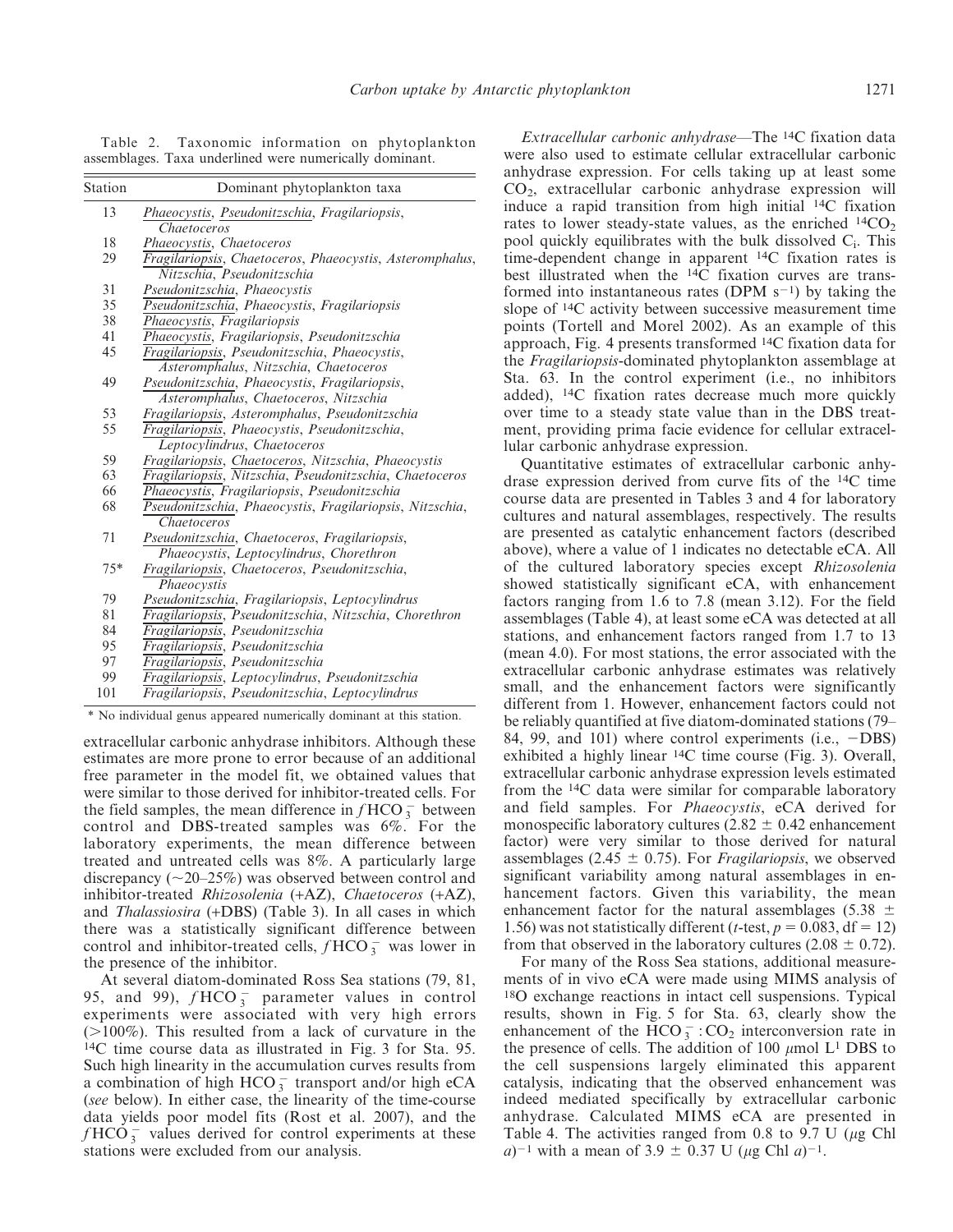

Fig. 2. Results of isotope disequilibrium experiments with laboratory phytoplankton cultures and natural Ross Sea assemblages: (a) laboratory F. cylindrus, (b) Ross Sea Sta. 45, (c) laboratory P. antarctica, and (d) Ross Sea Sta. 38.

Taxonomic and environmental influences on C acquisition—We examined our dataset for potential relationships between C uptake parameters and various environmental variables. We did not observe any statistically significant correlations between the C uptake parameters and hydrographic variables. Neither  $f$  HCO  $_3^-$  nor eCA was correlated to Chl  $a$  or ambient  $CO<sub>2</sub>$  concentrations. To facilitate taxonomic comparisons among our sampling stations, we categorized the Ross Sea assemblages as either diatomdominated  $(\gg 50\%$  diatom abundance), *Phaeocystis*-dominated ( $\gg$ 50% *Phaeocystis* abundance), or mixed, using our qualitative microscopic analysis of samples (Table 2). In our survey, there were 9 diatom-dominated stations, 5 Phaeocystis-dominated stations, and 10 stations with mixed assemblages. Taxonomic differences in C uptake parameters are summarized in Table 5. While the mean value of  $f$ HCO $_3^-$  was highest for diatom-dominated assemblages (0.88), the difference in  $f HCO_3^-$  between diatom- and Phaeocystis-dominated assemblages was relatively small and not statistically significant (analysis of variance [ANOVA],  $p = 0.073$ , df = 23). In contrast, there was a large, and statistically significant (ANOVA,  $p < 0.001$ , df

Table 3. Carbon uptake parameters derived from isotope disequilibrium for laboratory cultures.

| <b>Species</b>           | eCA inhibitor | $\boldsymbol{n}$ | $fHCO_3^-$ +DBS or AZ $fHCO_3^-$ control |                  | eCA catalytic enhancement |
|--------------------------|---------------|------------------|------------------------------------------|------------------|---------------------------|
| Fragilariopsis cylindrus | AZ            |                  | $0.86 \pm 0.015$                         | $0.96 \pm 0.01$  | $2.59 \pm 0.89$           |
| Fragilariopsis curta     | AZ            | ∍                | $0.88 \pm 0.014$                         | $0.97 \pm 0.005$ | $1.57 \pm 0.15$           |
| Rhizosolenia sp.         | AZ            |                  | $0.73 \pm 0.116$                         | $0.97 \pm 0$     | $1.0 \pm 0$               |
| <i>Chaetoceros</i> sp.   | AZ            | 3                | $0.67 \pm 0.11$                          | $0.94 \pm 0.01$  | $3.19 \pm 2.2$            |
| Eucampia antarctica      | AZ            | 3                | $0.78 \pm 0.089$                         | $0.87 \pm 0.17$  | $1.98 \pm 0.66$           |
| Thalassiosira sp.        | <b>DBS</b>    | 1*               | $0.65 \pm 0.02$                          | $0.82 \pm 0.069$ | $7.84 \pm 3.52$           |
| Nitzschia sp.            | <b>DBS</b>    | 1∗               | $0.84 \pm 0.005$                         | $0.91 \pm 0.01$  | $5.13 \pm 0.46$           |
| Phaeocystis antarctica   | $-$           |                  |                                          | $0.83 \pm 0.04$  | $2.3 \pm 0.23$            |
| P. antarctica (Otago)    | AZ            | 3                | $0.94 \pm 0.015$                         | $0.95 \pm 0.012$ | $2.52 \pm 0.91$           |
| Mean                     |               |                  | $0.80 \pm 0.04$                          | $0.91 \pm 0.02$  | $3.12 \pm 0.71$           |
|                          |               |                  |                                          |                  |                           |

\* The measurement error is derived from the curve-fitting results (standard error of curve fit).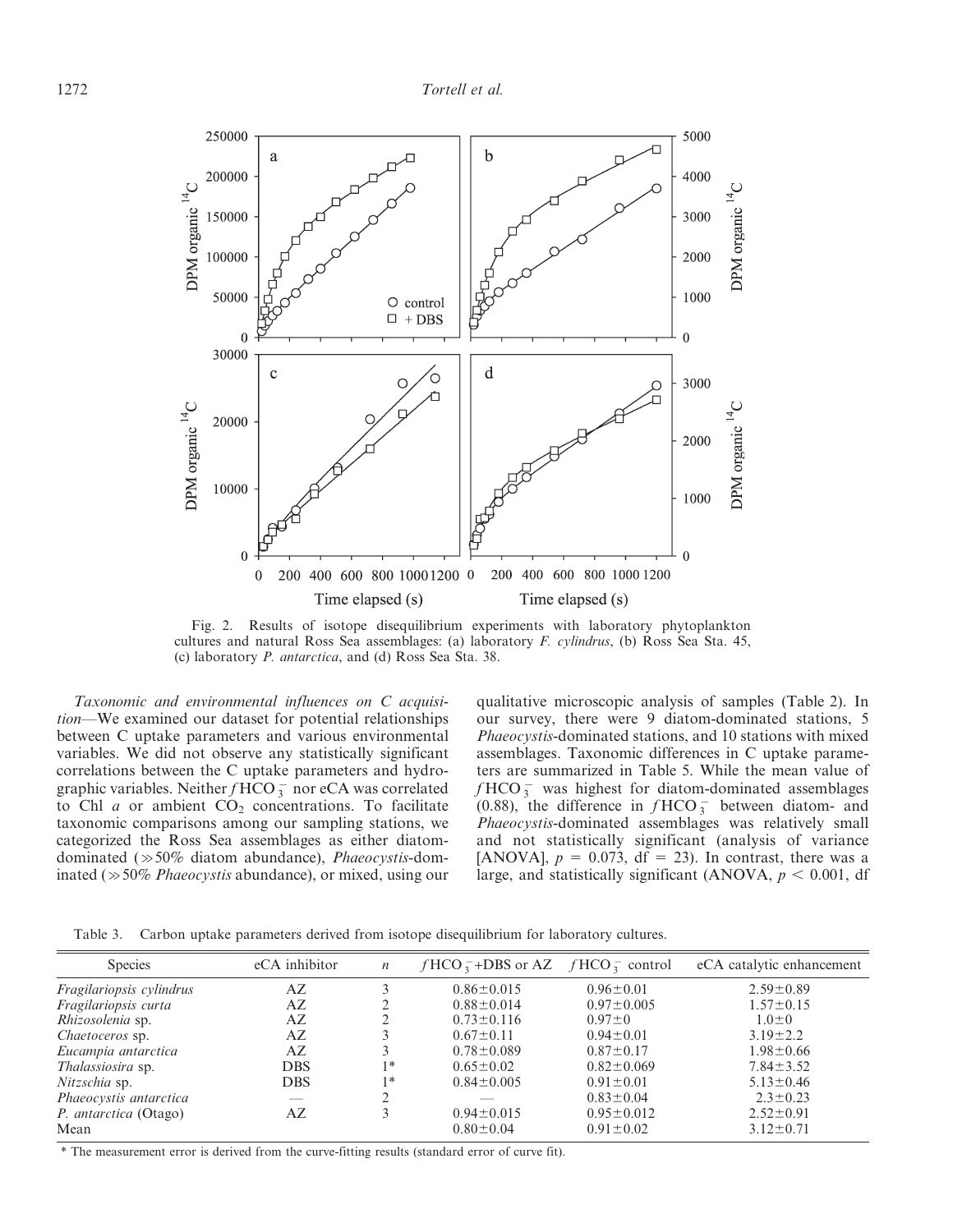| Station | $fHCO_3^-+DBS$   | $fHCO_3^-$ control | eCA catalytic enhancement | eCA (U [ $\mu$ g Chl $a$ ] <sup>-1</sup> ) |
|---------|------------------|--------------------|---------------------------|--------------------------------------------|
| 5       |                  | $0.81 \pm 0.080$   | $2.3 \pm 1.2$             |                                            |
| 13      | $0.83 \pm 0.014$ | $0.82 \pm 0.034$   | $1.9 \pm 0.58$            | 5.1                                        |
| 18      | $0.72 \pm 0.027$ | $0.88 \pm 0.019$   | $1.7 \pm 0.43$            | 2.7                                        |
| 20      | $0.88 \pm 0.018$ | $0.94 \pm 0.005$   | $1.9 \pm 0.14$            |                                            |
| 29      | $0.84 \pm 0.020$ | $0.88 \pm 0.011$   | $4.1 \pm 0.43$            | 3.2                                        |
| 31      | $0.80 \pm 0.005$ | $0.78 \pm 0.023$   | $6.2 \pm 0.72$            | $0.8\,$                                    |
| 35      | $0.84 \pm 0.012$ | $0.76 \pm 0.020$   | $5.2 \pm 0.58$            | 2.7                                        |
| 38      | $0.88 \pm 0.010$ | $0.92 \pm 0.003$   | $1.9 \pm 0.14$            | 3.1                                        |
| 41      | $0.86 \pm 0.010$ | $0.85 \pm 0.018$   | $3.0 \pm 0.58$            | 1.0                                        |
| 45      | $0.84 \pm 0.008$ | $0.86 \pm 0.017$   | $3.5 \pm 0.58$            | 3.9                                        |
| 49      | $0.83 \pm 0.015$ | $0.89 \pm 0.017$   | $3.5 \pm 0.72$            | 3.5                                        |
| 53      | $0.88 \pm 0.006$ | $0.91 \pm 0.055$   | $13 \pm 8.0$              | 3.7                                        |
| 55      | $0.82 \pm 0.017$ | $0.89 \pm 0.017$   | $3.0 \pm 0.72$            | 3.6                                        |
| 59      | $0.84 \pm 0.015$ | $0.92 \pm 0.004$   | $2.5 \pm 0.14$            | 4.7                                        |
| 63      | $0.79 \pm 0.022$ | $0.84 \pm 0.014$   | $2.3 \pm 0.29$            | 4.0                                        |
| 66      | $0.80 \pm 0.023$ | $0.88 \pm 0.011$   | $3.2 \pm 0.43$            | 2.8                                        |
| 68      | $0.81 \pm 0.006$ | $0.77 \pm 0.033$   | $2.5 \pm 0.58$            | 4.7                                        |
| 71      | $0.78 \pm 0.015$ | $0.89 \pm 0.020$   | $2.9 \pm 0.72$            | 2.7                                        |
| 75      | $0.64 \pm 0.114$ | $0.52 \pm 0.051$   | $5.7 \pm 0.68$            | 9.7                                        |
| 79      | $0.81 \pm 0.005$ |                    |                           | 7.8                                        |
| 81      | $0.89 \pm 0.003$ |                    |                           |                                            |
| 84      | $0.90 \pm 0.003$ | $0.78 \pm 0.205$   |                           |                                            |
| 95      | $0.86 \pm 0.008$ |                    |                           |                                            |
| 97      | $0.84 \pm 0.006$ | $0.85 \pm 0.015$   | $9.3 \pm 1.0$             |                                            |
| 99      | $0.91 \pm 0.004$ |                    |                           |                                            |
| 101     | $0.90 \pm 0.004$ | $0.91 \pm 0.087$   |                           |                                            |
| Mean    | $0.83 \pm 0.012$ | $0.84 \pm 0.019$   | $3.96 \pm 0.63$           | $3.8 \pm 0.50$                             |

Table 4. Carbon uptake parameters derived from isotope disequilibrium results with Ross Sea phytoplankton assemblages.

5 23), difference between observed eCA across taxonomic groups, with  $\sim$ 3.5-fold higher values in diatom-dominated assemblages relative to Phaeocystis-dominated assemblages, and intermediate values in the mixed assemblages.

 $CO<sub>2</sub>$  perturbation experiment—The phytoplankton assemblages in our incubation bottles were dominated by diatoms, with Phaeocystis accounting for less than 15% of cell abundances in all samples. Predominant diatom genera



16  $\circ$  control  $\Box$  + DBS  $^{14}$ C uptake rate (DPM s<sup>-1</sup>) 12 8  $\overline{4}$  $\overline{0}$  $\mathbf{0}$ 200 400 600 800 1200 1000

Time elapsed (s)

Fig. 3. An example of isotope disequilibrium results in which control experiments do not yield reliable estimates of f or extracellular carbonic anhydrase because of high linearity. Data were obtained with the Ross Sea phytoplankton assemblage at Sta. 95.

Fig. 4. Instantaneous 14C uptake curves for the phytoplankton assemblage at Sta. 63, showing an enhancement of 14C equilibration in control experiments compared to DBS-treated experiments.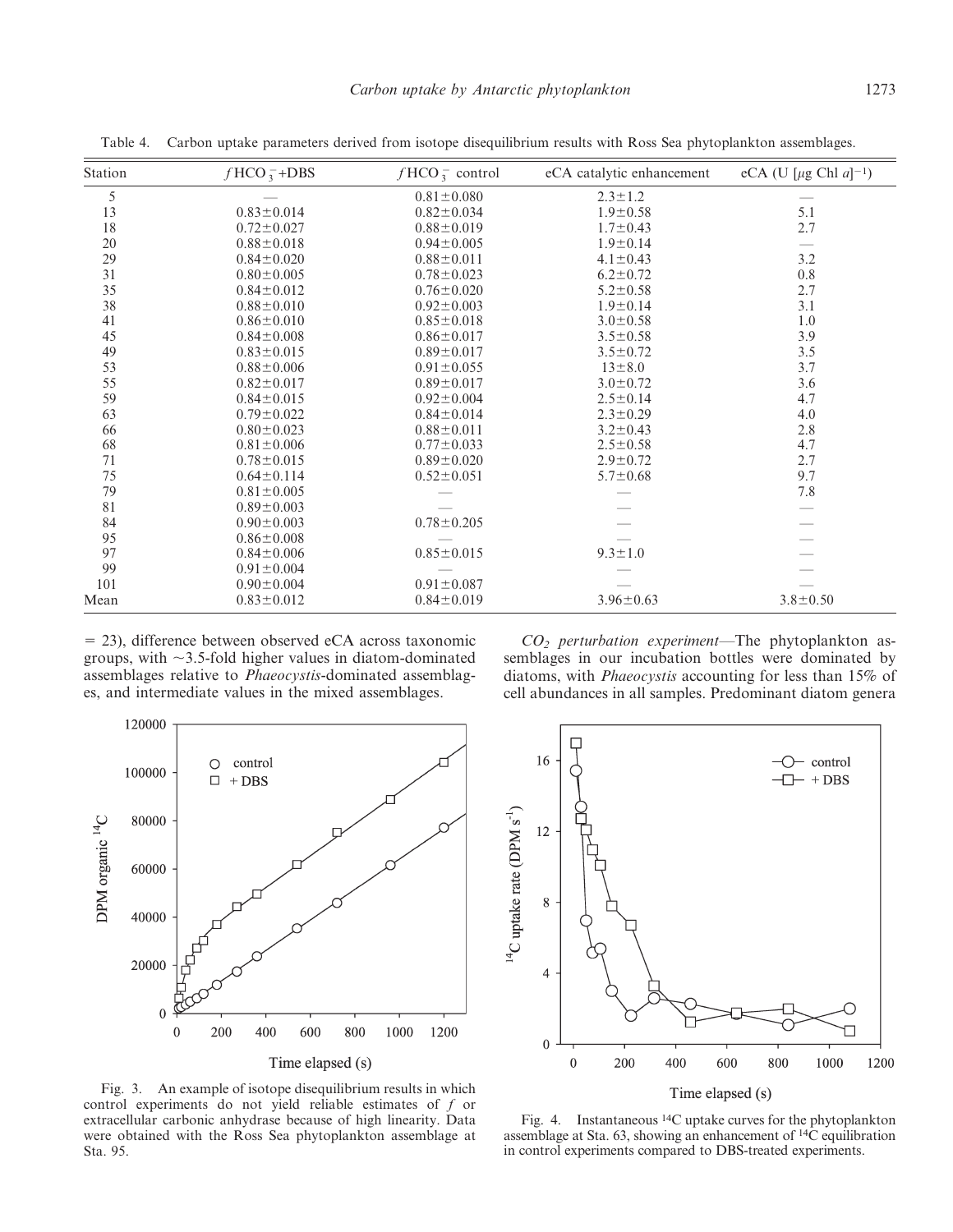

Fig. 5. Typical results of MIMS-based eCA assay with phytoplankton collected at Sta. 63. Arrow shows the time when 100  $\mu$ mol L<sup>-1</sup> DBS was added to the cell suspension.

included Pseudonitzschia, Fragilariopsis, and Chaetoceros. At the end of the 8-d period, we did not observe any large CO2-dependent changes in diatom species composition. Carbon uptake parameters obtained for control experiments (i.e., no DBS additions) are presented in Table 6. The  $CO<sub>2</sub>$  manipulations did not have a significant effect either on the fraction of  $HCO_3^-$  taken up by cells or on the expression of extracellular carbonic anhydrase as measured by either the isotope disequilibrium experiments or the MIMS analysis (Table 6). There was, however, a large  $CO<sub>2</sub>$ effect on short-term 14C fixation rates (i.e., the sum of HCO  $_{3}^{-}$  and CO<sub>2</sub> uptake;  $V_{t}$ ), with higher <sup>14</sup>C fixation rates under low  $CO_2$  conditions (Table 6, ANOVA,  $p < 0.05$ , df  $= 32$ ).

#### Discussion

The goal of this study was to examine the pathways of inorganic C uptake by Southern Ocean diatoms and *Phaeocystis*, and to assess the effects of  $CO<sub>2</sub>$  variability on C uptake by natural phytoplankton assemblages in the Ross Sea. Our results provide strong evidence for HCO $_3^$ transport and suggest the presence of CCMs in all of the phytoplankton we examined. To our knowledge, this study represents the first direct comparison of C uptake by

Table 5. Comparison of C uptake parameters across taxonomically different Ross Sea phytoplankton assemblages.

| Dominant<br>phytoplankton  | $fHCO^{-*}$      | $eCA$ <sup>14</sup> C catalytic<br>enhancement† |
|----------------------------|------------------|-------------------------------------------------|
| <i>Phaeocystis</i> $(n=5)$ | $0.81 \pm 0.039$ | $2.34 \pm 0.32$                                 |
| mixed $(n=10)$             | $0.80 \pm 0.023$ | $3.89 \pm 0.43$                                 |
| diatoms $(n=9)$            | $0.88 \pm 0.018$ | $8.12 \pm 3.07$                                 |

\* ANOVA, df = 23,  $p > 0.05$ .

 $\dagger$  ANOVA, df = 23,  $p<0.001$ .

Table 6. Carbon uptake parameters determined for phytoplankton in the  $CO<sub>2</sub>$  manipulation experiment.

| CO <sub>2</sub>      |                                                          |                                                 | $V_t$ DPM ( $\mu$ g Catalytic eCA (U [ $\mu$ g<br>level (Pa) $fHCO_3^{-*}$ Chl a) <sup>-1</sup> s <sup>-1</sup> † enhancement <sup>*</sup> Chl a] <sup>-1</sup> ) <sup>*</sup> |                                                    |
|----------------------|----------------------------------------------------------|-------------------------------------------------|--------------------------------------------------------------------------------------------------------------------------------------------------------------------------------|----------------------------------------------------|
| 10.1<br>38.5<br>81.1 | $0.86 \pm 0.007$<br>$0.88 \pm 0.014$<br>$0.87 \pm 0.022$ | $24 \pm 0.27$<br>$19 \pm 0.31$<br>$16 \pm 0.25$ | $3.6 \pm 0.29$<br>$4.6 \pm 0.72$<br>$5.2 + 1.0$                                                                                                                                | $2.1 \pm 0.15$<br>$1.8 \pm 0.12$<br>$1.7 \pm 0.28$ |
|                      | * ANOVA, df=32, $p > 0.05$ .                             |                                                 |                                                                                                                                                                                |                                                    |

 $\dagger$  ANOVA, df=32,  $p<0.05$ .

natural phytoplankton assemblages and laboratory monocultures. The similarity between laboratory and field results (Fig. 2) is reassuring, and suggests that culture studies of bloom-forming species (Rost et al. 2003) can provide valuable insight into the physiological behavior of phytoplankton assemblages in the oceans.

 $HCO_3^-$  uptake in the Ross Sea-One of our principal results is the widespread occurrence of  $HCO_3^-$  transport among Southern Ocean phytoplankton isolates and Ross Sea phytoplankton assemblages (Tables 3 and 4). In the case of Phaeocystis, our C uptake measurements largely reflect the physiological properties of colonies that were present in our laboratory cultures and prevalent in the Ross Sea during the December–January sampling period. Previous work with colonial Phaeocystis has demonstrated a large diffusive boundary layer (Ploug et al. 1999), which limits diffusive  $CO<sub>2</sub>$  transport to the cell surface and should thus favor  $HCO_3^2$  transport. Comparison of our high  $f HCO_3^-$  estimates for colonial P. antarctica with the somewhat lower estimates obtained with solitary Phaeocystis globosa (Elzenga et al. 2000; Rost et al. 2003) provides support for this hypothesis. In future studies, an explicit comparison of solitary and colonial *Phaeocystis* in the Ross Sea would be of interest, because these respective morphotypes dominate the early and late bloom periods, respectively (Mathot et al. 2000).

Our estimates of HCO  $_3^-$  transport in the Ross Sea (~60– 90% of total C uptake) are similar to previous values obtained with phytoplankton assemblages in the Bering Sea (Martin and Tortell 2006), subarctic Pacific (Tortell et al. 2006), and equatorial Pacific (Tortell and Morel 2002). In these latter regions, surface water temperatures are considerably higher than in the Ross Sea, and  $CO<sub>2</sub>$  solubility correspondingly lower (solubility decreases  $\sim 0.5 \ \mu$ mol L<sup>-1</sup>  $CO<sub>2</sub> °C<sup>-1</sup>$ . Previous authors have suggested that the latitudinal gradient in seawater temperature influences phytoplankton C uptake and isotope fractionation by favoring  $CO<sub>2</sub>$  uptake in polar waters (Rau et al. 1989). In addition, low temperature increases the intrinsic carboxylase : oxygenase ratio of RubisCO (Badger and Collatz 1977), thus increasing the biochemical  $CO<sub>2</sub>$  affinity of photosynthesis and, potentially, decreasing the need for  $\text{HCO}_3^-$  use. The available field data (present study included) suggest, however, that  $HCO_3^-$  uptake by phytoplankton is largely insensitive to ambient surface water temperatures.

Only one previous field study, Cassar et al. (2004), has examined C uptake by phytoplankton assemblages in Antarctic waters. Working with samples collected in the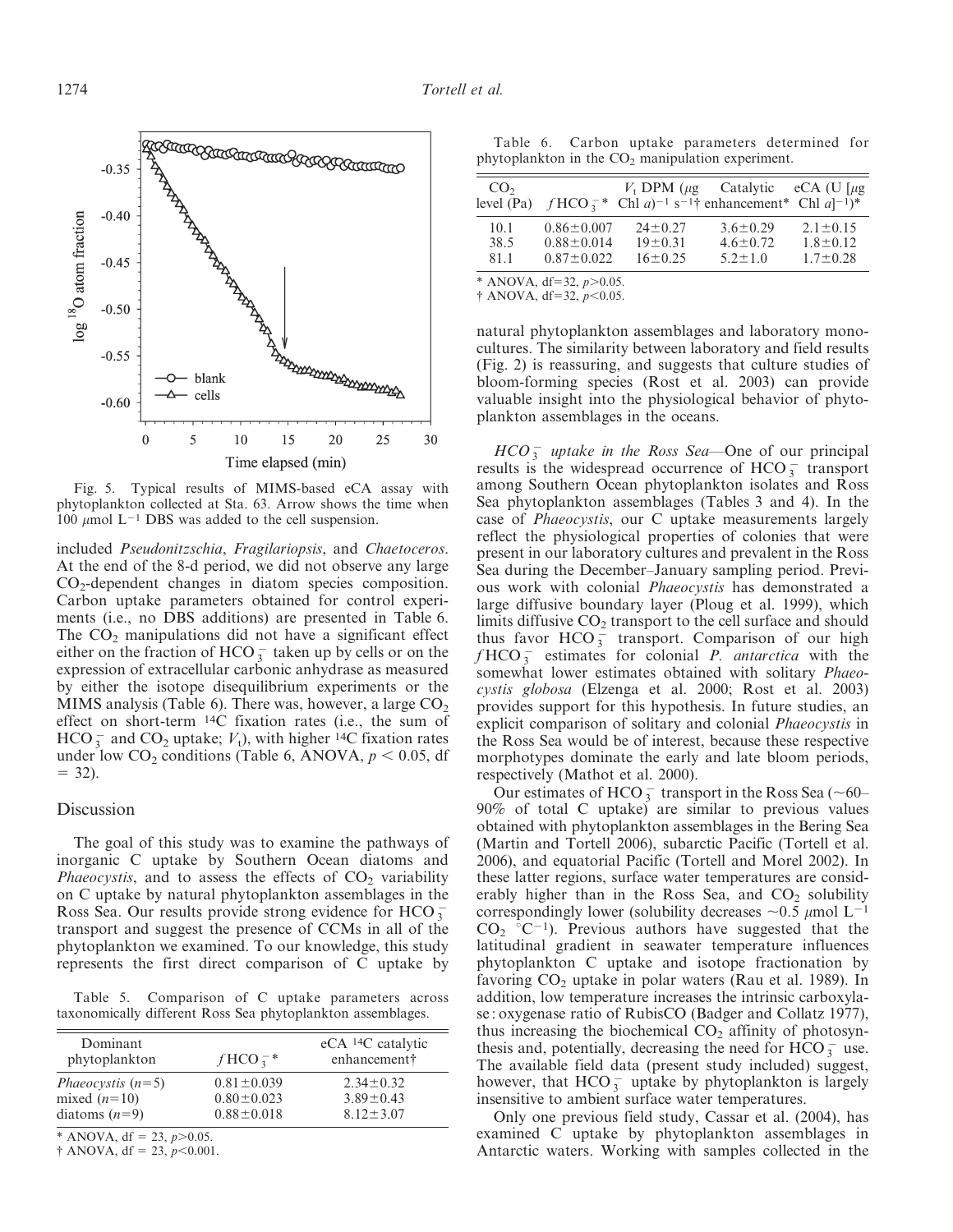Polar Frontal Zone, the authors reported a range of  $f HCO_3^-$  values from 0.2 to 0.7 (mean 0.48  $\pm$  0.05), somewhat lower than those we observed in the Ross Sea. Slight methodological differences may account for at least part of this difference. Whereas we used an experimental buffer at pH 8.5, and a  $CO<sub>2</sub>$  spike at pH 7.0, Cassar et al. (2004) used unbuffered seawater (pH  $\sim$ 8.2) with a lower  $\text{HCO}_3^-$ : CO<sub>2</sub> ratio, and a CO<sub>2</sub> spike at pH  $\sim$ 3. In addition, Cassar et al. (2004) employed a somewhat different approach to calculate  $f HCO_3^-$  values, based on estimates of the linearly extrapolated initial and steady-state 14C fixation rates. As discussed by Tortell and Morel (2002), this approach can lead to an underestimation of  $f HCO_3^2$ By comparison, the nonlinear curve-fitting approach we used in our analysis yields  $f HCO_3^-$  estimates that are virtually identical to those derived independently from MIMS-based  $O_2$  and  $CO_2$  flux analysis (Rost et al. 2007). We are thus confident in our HCO $\frac{2}{3}$  transport estimates.

Methodological discrepancies aside, the physiological explanation for lower apparent  $HCO_3^-$  uptake in the Polar Frontal Zone is not presently clear. In principle, acute Fe limitation of phytoplankton productivity in the open Southern Ocean (Boyd 2002) could lead to lower rates of  $HCO_3^-$  transport as total cellular C demands decrease. However, the results of Cassar et al. (2004) and other recent studies (Martin and Tortell 2006; Tortell et al. 2006) suggest that  $\text{HCO}_3^-$  utilization is largely unaffected by changes in Fe availability and primary productivity. Differences in HCO  $_3^$ between Polar Frontal Zone and Ross Sea phytoplankton may thus primarily result from species-specific differences in C uptake among individual phytoplankton. Despite significant variability among field sites, it is clear that  $HCO_3^$ uptake is a common and widespread characteristic of phytoplankton assemblages in a variety of oceanic waters, from equatorial to polar regions.

 $CO<sub>2</sub>$ -dependent regulation of C transport—Given the resource costs associated with direct  $\text{HCO}_3^-$  transport (Raven 1991), this process should be down-regulated as ambient  $CO<sub>2</sub>$  availability increases. A number of laboratory studies have indeed observed a repression of  $HCO_3^$ transport under high  $CO<sub>2</sub>$  culture conditions (Palmqvist et al. 1994; Amoroso et al. 1998), but much of this work has been conducted using very high  $CO<sub>2</sub>$  levels (e.g.,  $>1,000$  Pa  $CO<sub>2</sub>$ ) whose environmental relevance is questionable. Recently, Rost et al. (2003) have reported a decrease in  $HCO_3^-$  uptake by the diatom Skeletonema costatum and the coccolithophorid *Emiliania huxleyi* with increasing  $CO<sub>2</sub>$ from 3.6, 18.2, 37.5, and 182 Pa. In contrast, P. globosa did not regulate inorganic C uptake in response to experimental  $CO<sub>2</sub>$  concentrations. The results from our field survey indicate that natural  $CO<sub>2</sub>$  gradients in the Ross Sea had little effect on  $HCO_3^-$  use by phytoplankton over a range from  $\sim$ 13.2 to 36.5 Pa. This observation is consistent with results obtained in several recent surveys of the Bering Sea (Martin and Tortell 2006), subarctic Pacific (Tortell et al. 2006), and Antarctic Polar Front (Cassar et al. 2004). Moreover, our incubation experiments provide additional evidence for a lack of  $CO_2$  effect on  $HCO_3^-$  transport by Ross Sea phytoplankton. Under controlled conditions with

similar phytoplankton growth rates and species assemblage composition, the relative fraction of  $HCO_3^-$  utilization was virtually identical across an 8-fold  $CO<sub>2</sub>$  range (10.1–81.1 Pa  $CO<sub>2</sub>$ ). Collectively, our field results and those of previous studies suggest a constitutive  $HCO_3^-$  uptake system in many natural phytoplankton assemblages over the annual range of  $CO<sub>2</sub>$  concentrations encountered in oceanic waters.

The absence of a  $CO_2$  effect on  $HCO_3^-$  transport does not preclude  $CO_2$ -dependent regulation of cellular C uptake kinetics. Rost et al. (2006) observed  $CO<sub>2</sub>$  effects on the affinity (i.e., half saturation constants) for photosynthesis and C uptake without large changes in  $HCO_3^-$ : CO<sub>2</sub> uptake ratios. Similarly, in our Ross Sea incubation experiments, we observed a  $CO<sub>2</sub>$  effect on total short-term C fixation rates  $(V<sub>t</sub>)$  without an appreciable change in the relative fraction of  $\overrightarrow{CO_2}$  and HCO  $_3^-$  utilization (Table 6). This result suggests that phytoplankton respond to low- $CO<sub>2</sub>$  conditions by increasing cellular C transport and/or fixation capacity without altering substrate preference. Similar  $CO<sub>2</sub>$ -dependent regulation of short-term 14C fixation rates has been reported previously in several field studies (Tortell et al. 2000; Martin and Tortell 2006). These changes indicate that  $CO<sub>2</sub>$  availability does indeed influence C acquisition by phytoplankton assemblages in the Ross Sea and other oceanic environments, with cells up-regulating the CCM under low  $CO<sub>2</sub>$  conditions.

Carbonic anhydrase activity—In this study, we utilized kinetic analysis of isotope disequilibrium data and MIMS 18O exchange assays to measure eCA. These two methods yield fundamentally different measurements (biomassnormalized bulk activity vs. biomass-independent boundary layer catalysis rates), and are thus not directly comparable (Rost et al. 2007). Nonetheless, our results provide primary evidence for extracellular carbonic anhydrase expression by Ross Sea phytoplankton in situ (Table 4, Fig. 5). To our knowledge, there are no other field data available for direct comparison with our MIMS 18O exchange results. However, the magnitude of our eCA estimates ( $\sim$ 1–10 U [ $\mu$ g Chl a]<sup>-1</sup>; Table 4) is similar to that reported by Burkhardt et al. (2001) and Rost et al. (2003) for several laboratory cultures of marine phytoplankton. Note that these previous studies reported eCA as percent enhancement factors (i.e., multiplied by 100), and erroneously reported the units as mg Chl  $a^{-1}$  instead of  $\mu$ g Chl  $a^{-1}$ .

Several previous field studies have used isotope disequilibrium data to derive eCA for natural phytoplankton assemblages. Comparison of our 14C-based catalytic enhancement factors with these published data suggests that Ross Sea phytoplankton assemblages have somewhat higher extracellular carbonic anhydrase expression levels (mean enhancement 4.0  $\pm$  0.63) than do phytoplankton in the Bering Sea (mean enhancement  $2.5 \pm 0.29$ ; Martin and Tortell 2006) or subarctic Pacific (mean enhancement 1.4  $\pm$ 0.12; Tortell et al. 2006). These apparent regional differences may be partially explained by the effects of seawater temperature on the kinetics of the carbonate system. While aqueous  $CO<sub>2</sub>$  solubility increases with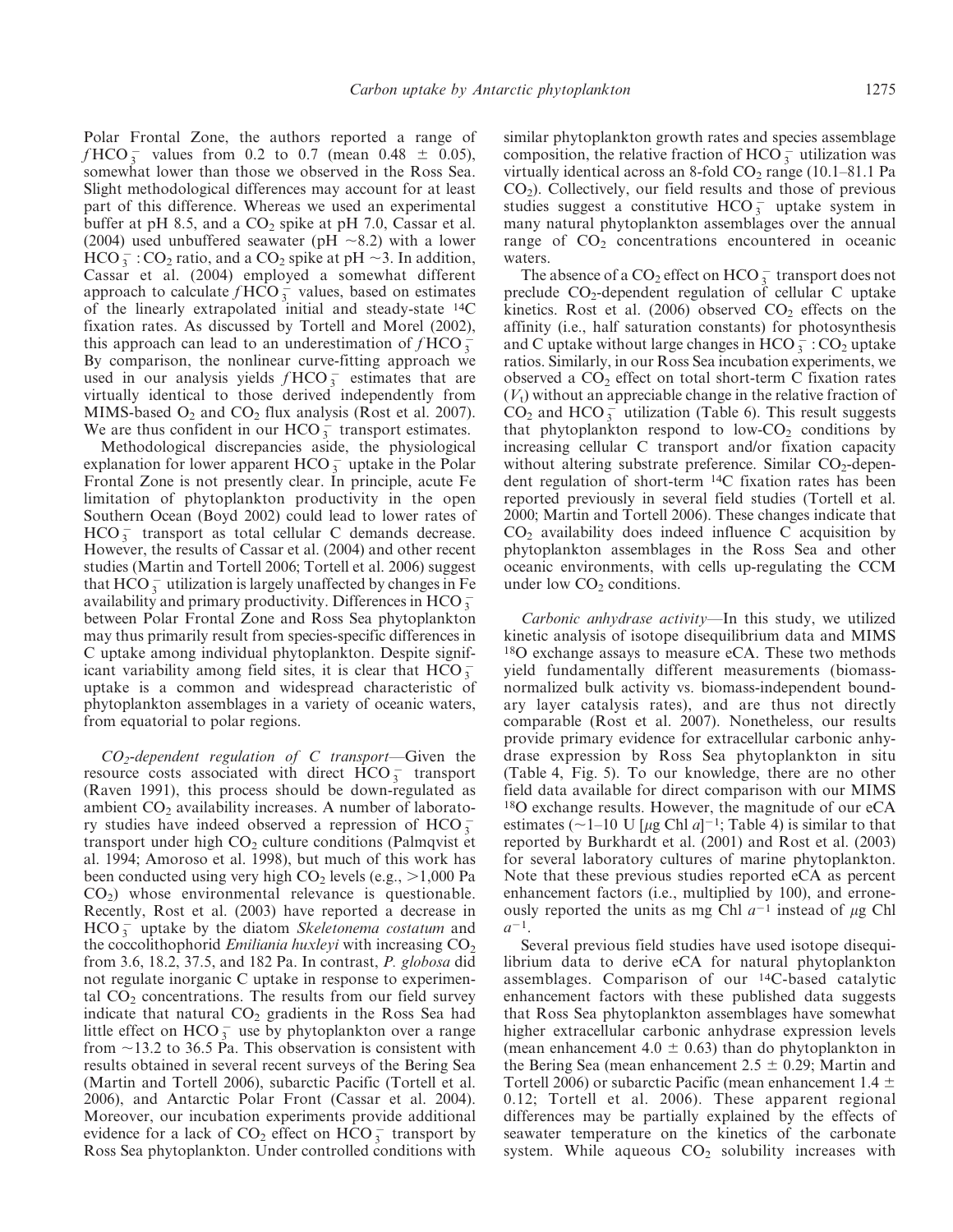decreasing temperatures (see above), the rate of spontaneous  $HCO_3^-$ :  $CO_2$  interconversion decreases by approximately  $13\%$  °C<sup>-1</sup>. As a result, phytoplankton growing at low ambient temperatures experience much slower rates of spontaneous  $HCO_3^-$  to  $CO_2^-$  interconversion, and would thus experience a larger benefit from the production of extracellular carbonic anhydrase.

It has generally been assumed that extracellular carbonic anhydrase functions to facilitate cellular  $CO<sub>2</sub>$  uptake by catalyzing the dehydration of  $HCO_3^-$  to  $CO_2^+$  in the boundary layer. The enzyme may, however, also have a role for cells that predominantly transport  $HCO_3^-$ . Indeed, a number of authors have reported a positive correlation between direct  $HCO_3^-$  transport and eCA in several diatom species (Burkhardt et al. 2001; Rost et al. 2003; Martin and Tortell 2008). It has been suggested that extracellular carbonic anhydrase could act to scavenge  $CO<sub>2</sub>$ that effluxes from cells, rapidly converting it to  $\text{HCO}_3^-$  in the periplasmic space for subsequent transport across the plasmalemma (Trimborn et al. 2008). Another possibility is the involvement of an extracellular carbonic anhydrase-like moiety in the HCO $_3^-$  transporter (Kaplan and Reinhold 1999). This has been demonstrated convincingly in human erythrocytes (Sterling et al. 2001), but firm molecular evidence is currently lacking for eukaryotic phytoplankton. Further studies will be needed to understand the physiological role of extracellular carbonic anhydrase in cells that predominantly transport  $HCO_3^-$ .

As with  $\text{HCO}_3^-$  transport, extracellular carbonic anhydrase expression by Ross Sea phytoplankton appeared to be only weakly regulated by  $CO<sub>2</sub>$  levels, in both field surveys and a direct manipulation experiment. In contrast, several previous field studies have observed clear evidence of CO2-dependent regulation of extracellular carbonic anhydrase and total cellular CA in other natural phytoplankton assemblages in incubation experiments (Tortell et al. 2002; Martin and Tortell 2006) and along natural  $CO<sub>2</sub>$ gradients (Berman-Frank et al. 1994; Tortell et al. 2006). Based on the limited available data, it appears that Ross Sea phytoplankton may be somewhat different than phytoplankton in other oceanic regions, with extracellular carbonic anhydrase expression largely insensitive to ambient  $CO<sub>2</sub>$  availability. This apparent constitutive expression of extracellular carbonic anhydrase may be attributable to low surface water temperatures as discussed above.

Comparison of diatoms and Phaeocystis—One of our principal research objectives was to examine the differences in C acquisition among Southern Ocean diatoms and *Phaeocystis*. The motivation for this work came from previous equatorial Pacific results showing an enhancement of P. pouchetii biomass relative to diatoms under low  $CO<sub>2</sub>$ treatments (Tortell et al. 2002). This result suggested that Phaeocystis was better adapted than diatoms to growth under low  $CO<sub>2</sub>$  conditions, but the physiological basis for this result was not directly examined. In the Ross Sea, we found that diatom- and Phaeocystis-dominated phytoplankton assemblages utilized  $HCO_3^-$  to a similar extent, although diatoms appeared to possess higher eCA. We have recently observed similar taxonomic patterns in the Bering Sea, where diatoms possessed higher eCA than other phytoplankton groups (mostly nanoflagellates), with no clear differences in relative  $HCO_3^-$  transport rates (Martin and Tortell 2006). At present, it is unclear how the observed differences in extracellular carbonic anhydrase expression among phytoplankton might influence their competitive responses to natural and anthropogenic  $CO<sub>2</sub>$ variability. Additional physiological data are needed to fully assess the energetic efficiency and resource costs of the CCM. In particular, information is needed on the kinetic properties (i.e.,  $V_{\text{max}}$  and  $K_{\text{m}}$ ) of the C transport system in a range of diatoms and *Phaeocystis*, the rates of gross vs. net C uptake, and the effects of variable light regimes on C uptake (Rost et al. 2006).

Our underway surveys did not reveal any strong spatial patterns in the distribution of phytoplankton taxa with respect to ambient  $CO<sub>2</sub>$  levels in the Ross Sea. While the waters lowest in  $CO<sub>2</sub>$  (<20.3 Pa) occurred in diatomdominated regions, *Phaeocystis* blooms also occurred under conditions of significant  $CO<sub>2</sub>$  undersaturation. Unfortunately, Phaeocystis was not abundant in the water we collected for our incubation experiment, and we were thus unable to specifically examine  $CO<sub>2</sub>$  effects on diatom and Phaeocystis dominance. Over the relatively short time frame of our incubation experiment, we did not observe any large difference in diatom species composition across the  $CO<sub>2</sub>$  treatments. However, in longer experiments ( $>10$  d) we have observed significant  $CO<sub>2</sub>$ -dependent diatom species shifts in Ross Sea phytoplankton assemblages (Tortell et al. 2008). In these experiments, phytoplankton cultured with low  $CO<sub>2</sub>$  were dominated by thin pennate diatoms of the genus Pseudonitzschia, whereas large species of Chaetoceros became abundant under high- $CO<sub>2</sub>$  conditions. The high surface area to volume ratios of the Pseudonitzschia would provide an advantage under low  $CO<sub>2</sub>$ , where cells appear to up-regulate total C uptake rates. Our preliminary observations suggest that  $CO<sub>2</sub>$  concentrations can indeed influence phytoplankton species dynamics in the Ross Sea. Future field and laboratory studies are needed to fully elucidate the physiological ecology underlying this important result.

Our work also bears direct relevance to the interpretation of stable C isotope signatures of particulate organic carbon in the Ross Sea and other Antarctic marginal seas dominated by diatoms and Phaeocystis. Previous studies have suggested significant differences in C isotope fractionation by Ross Sea diatoms and Phaeocystis, with the latter group exhibiting lower 13C : 12C ratios (Villinski et al. 2000). One interpretation of this result is that diatoms transport more  $\text{HCO}_3^-$  than *Phaeocystis*, because  $\text{HCO}_3^$ is  $\sim$ 10\% enriched in <sup>13</sup>C relative to the aqueous CO<sub>2</sub> pool (Mook et al. 1974). Our results indicate, however, that differences in relative HCO  $_3^-$  utilization cannot explain the unique C isotope signatures of these groups. Similarly, differences in eCA should not affect cellular C isotope fractionation, because this enzyme merely acts to catalyze  $HCO_3^-$ :  $CO_2$  interconversion without altering equilibrium concentrations or isotope fractionation between these carbon species. The 13C enrichment in diatoms may thus be attributable to lower rates of C efflux in diatoms, or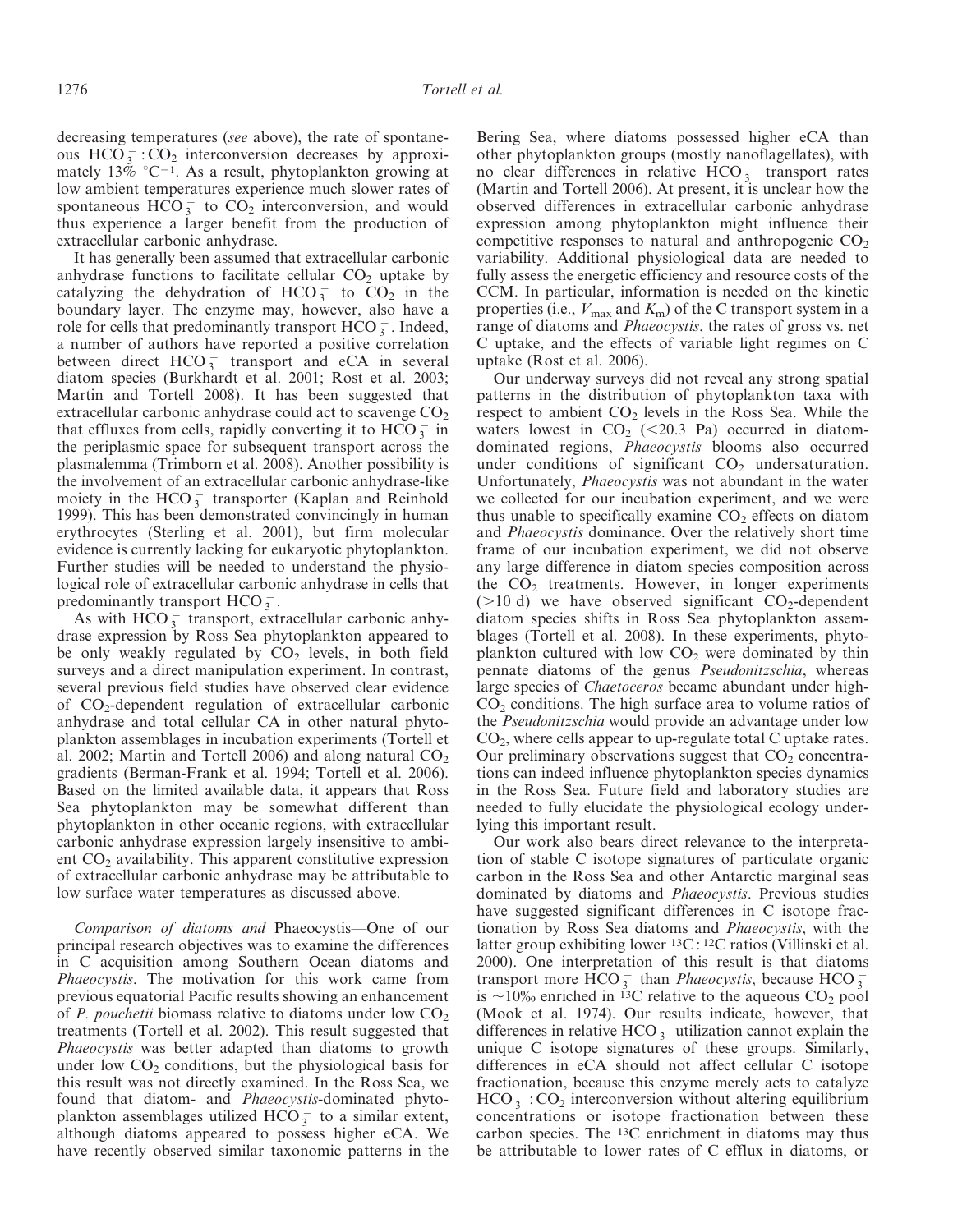possibly to the contribution of a  $C_4$  photosynthetic pathway in this group. Further work will be needed to critically evaluate these possibilities.

#### References

- AMOROSO, G., D. SÜLTEMEYER, C. THYSSEN, AND H. P. FOCK. 1998. Uptake of  $HCO<sub>3</sub>$  and  $CO<sub>2</sub>$  in cells and chloroplasts from the microalgae Chlamydomonas reinhardtii and Dunaliella tertiolecta. Plant Physiol. 116: 193–201.
- ARRIGO, K. R., D. H. ROBINSON, D. L. WORTHEN, R. B. DUNBAR, G. R. DITULLIO, M. VANWOERT, AND M. P. LIZOTTE. 1999. Phytoplankton community structure and the drawdown of nutrients and CO2 in the Southern Ocean. Science 283: 365–367.
	- ———, AND G. L. VAN DIJKEN. 2004. Annual changes in sea-ice, chlorophyll a, and primary production in the Ross Sea, Antarctica. Deep-Sea Res. II 51: 117–138.
	- $\epsilon$ , AND ———, 2007. Interannual variation in air-sea CO<sub>2</sub> flux in the Ross Sea, Antarctica: A model analysis. J. Geophys. Res. Oceans 112: C03020, doi:10.1029/2006JC003492.
- BADGER, M. R., AND G. J. COLLATZ. 1977. Studies on the kinetic mechanism of ribulose-1,5-bisphosphate carboxylase and oxygenase reactions, with particular reference to the effect of temperature on kinetic parameters. Carnegie Inst. Wash. Year Book 76: 355–361.
	- ———, AND G. D. PRICE. 1989. Carbonic anhydrase activity associated with the cyanobacterium Synechococcus PCC7942. Plant Physiol. 89: 51–60.
- BATES, N. R., D. A. HANSELL, C. A. CARLSON, AND L. I. GORDON. 1998. Distribution of  $CO<sub>2</sub>$  species, estimates of net community production, and air-sea  $CO<sub>2</sub>$  exchange in the Ross Sea polynya. 1998. J. Geophys. Res. Oceans 103: 2883–2896.
- BERMAN-FRANK, I., T. ZOHARY, J. EREZ, AND Z. DUBINSKY. 1994. Carbonic anhydrase and the annual dinoflagellate bloom in Lake Kinneret. Limnol. Oceanogr. 39: 1822–1834.
- BOYD, P. W. 2002. Environmental factors controlling phytoplankton processes in the Southern Ocean. J. Phycol. 38: 844–861.
- BURKHARDT, S., G. AMOROSO, U. RIEBESELL, AND D. SÜLTEMEYER. 2001.  $CO<sub>2</sub>$  and  $HCO<sub>-3</sub>$  uptake in diatoms acclimated to different  $CO<sub>2</sub>$  concentrations. Limnol. Oceanogr. 46: 1378–1391.
- CASSAR, N., E. A. LAWS, R. R. BIDIGARE, AND B. N. POPP. 2004. Bicarbonate uptake by Southern Ocean phytoplankton. Global Biogeochem. Cycles 18: GB3003, doi:10.1029/ 2003GB002116.
- DEBAAR, H. J. W., J. T. M. DEJONG, D. C. E. BAKKER, B. M. LOSCHER, C. VETH, U. BATHMANN, AND V. SMETACEK. 1995. Importance of iron for plankton blooms and carbon-dioxide drawdown in the Southern-Ocean. Nature 373: 412–415.
- DITULLIO, G. R., AND oTHERS. 2000. Rapid and early export of Phaeocystis antarctica blooms in the Ross Sea, Antarctica. Nature 404: 595–598.
- ELZENGA, J. T. M., H. B. A. PRINS, AND J. STEFELS. 2000. The role of extracellular carbonic anhydrase activity in inorganic carbon utilization of Phaeocystis globosa (Prymnesiophyceae): A comparison with other marine algae using the isotopic disequilibrium technique. Limnol. Oceanogr. 45: 372–380.
- ESPIE, G. S., AND B. COLMAN. 1986. Inorganic carbon uptake during photosynthesis 1. A theoretical analysis using the isotopic disequilibrium technique. Plant Physiol. 80: 863–869.
- GIORDANO, M., J. BEARDALL, AND J. A. RAVEN.  $2005$ .  $CO<sub>2</sub>$ concentrating mechanisms in algae: Mechanisms, environmental modulation, and evolution. Annu. Rev. Plant Biol. 56: 99–131.
- GORDON, L. I., J. C. JENNINGS JR., A. A. ROSS, AND J. M. KREST. 1993. A suggested protocol for continuous flow automated analysis of seawater nutrients (phosphate, nitrate, nitrite and silicic acid) in the WOCE Hydrographic Program and the Joint Global Ocean Fluxes Study. WHP Office Report WHPO 91-1. WOCE Reports No. 68/91.
- HEIN, M., AND K. SAND-JENSEN.  $1997$ .  $CO<sub>2</sub>$  increases oceanic primary production. Nature 388: 526–527.
- KAPLAN, A., AND L. REINHOLD. 1999.  $CO<sub>2</sub>$  concentrating mechanisms in photosynthetic microorganisms. Annu. Rev. Plant Physiol. Plant Mol. Biol. 50: 539–559.
- KELLER, M. D., W. K. BELLOWS, AND R. L. GUILLARD. 1989. Dimethylsulfide production in marine phytoplankton, p. 167–182. In E. S. Salztman and W. J. Cooper [eds.], Biogenic sulfur in the environment. American Chemical Society.
- MARTIN, C. L., AND P. D. TORTELL. 2006. Bicarbonate transport and extracellular carbonic anhydrase activity in Bering Sea phytoplankton assemblages: Results from isotope disequilibrium experiments. Limnol. Oceanogr. 51: 2111–2121.
- ———, AND ———. 2008. Bicarbonate transport and extracellular carbonic anhydrase in marine diatoms. Physiol. Plant. 133: 106–116.
- MATHOT, S., W. O. SMITH, C. A. CARLSON, D. L. GARRISON, M. M. GOWING, AND C. L. VICKERS. 2000. Carbon partitioning within Phaeocystis antarctica (Prymnesiophyceae) colonies within the Ross Sea, Antarctica. J. Phycol. 36: 1049–1056.
- MITCHELL, C., AND J. BEARDALL. 1996. Inorganic carbon uptake by an Antarctic sea-ice diatom, Nitzschia frigida. Polar Biol. 16: 95–99.
- MOOK, W. G., J. C. BOMMERSO, AND W. H. STAVERMA. 1974. Carbon isotope fractionation between dissolved bicarbonate and gaseous carbon dioxide. Earth Planet. Sci. Lett. 22: 169–176.
- PALMQVIST, K., J. W. YU, AND M. R. BADGER. 1994. Carbonic anhydrase activitiy and inorganic carbon fluxes in low Ci and high Ci cells of Chlamydomonas reinhardtii and Secendesmus obliquus. Physiol. Plant. 90: 537–547.
- PARSONS, T. R., Y. MAITA, AND C. M. LALLI. 1984. A manual of chemical and biological methods for seawater analysis. Pergamon.
- PLOUG, H., W. STOLTE, E. H. G. EPPING, AND B. B. JORGENSEN. 1999. Diffusive boundary layers of the colony-forming plankton alga Phaeocystis sp.—implications for nutrient uptake and cellular growth. Limnol. Oceanogr. 44: 1959–1967.
- PRICE, N. M., G. I. HARRISON, J. G. HERING, R. M. HUDSON, P. M. V. NIREL, B. PALENIK, AND F. M. M. MOREL. 1988. Preparation and chemistry of the artificial algal culture medium AQUIL. Biol. Oceanogr. 6: 443–461.
- RAU, G. H., T. TAKAHASHI, AND D. J. D. MARAIS. 1989. Latitudinal variations in plankton delta-C-13—implications for  $CO<sub>2</sub>$  and productivity in past oceans. Nature 341: 516– 518.
- RAVEN, J. A. 1991. Physiology of inorganic carbon acquisition and implications for resource use efficiency by marine phytoplankton: Relation to increased  $CO<sub>2</sub>$  and temperature. Plant Cell Environ. 14: 779–794.
- REINFELDER, J. R., A. J. MILLIGAN, AND F. M. M. MOREL. 2004. The role of the C-4 pathway in carbon accumulation and fixation in a marine diatom. Plant Physiol. 135: 2106–2111.
- RIEBESELL, U., D. A. WOLF-GLADROW, AND V. SMETACEK. 1993. Carbon dioxide limitation of marine phytoplankton growth rates. Nature 361: 249–251.
- ROST, B., U. RIEBESELL, S. BURKHARDT, AND D. SÜLTEMEYER. 2003. Carbon acquisition of bloom-forming marine phytoplankton. Limnol. Oceanogr. 48: 55–67.